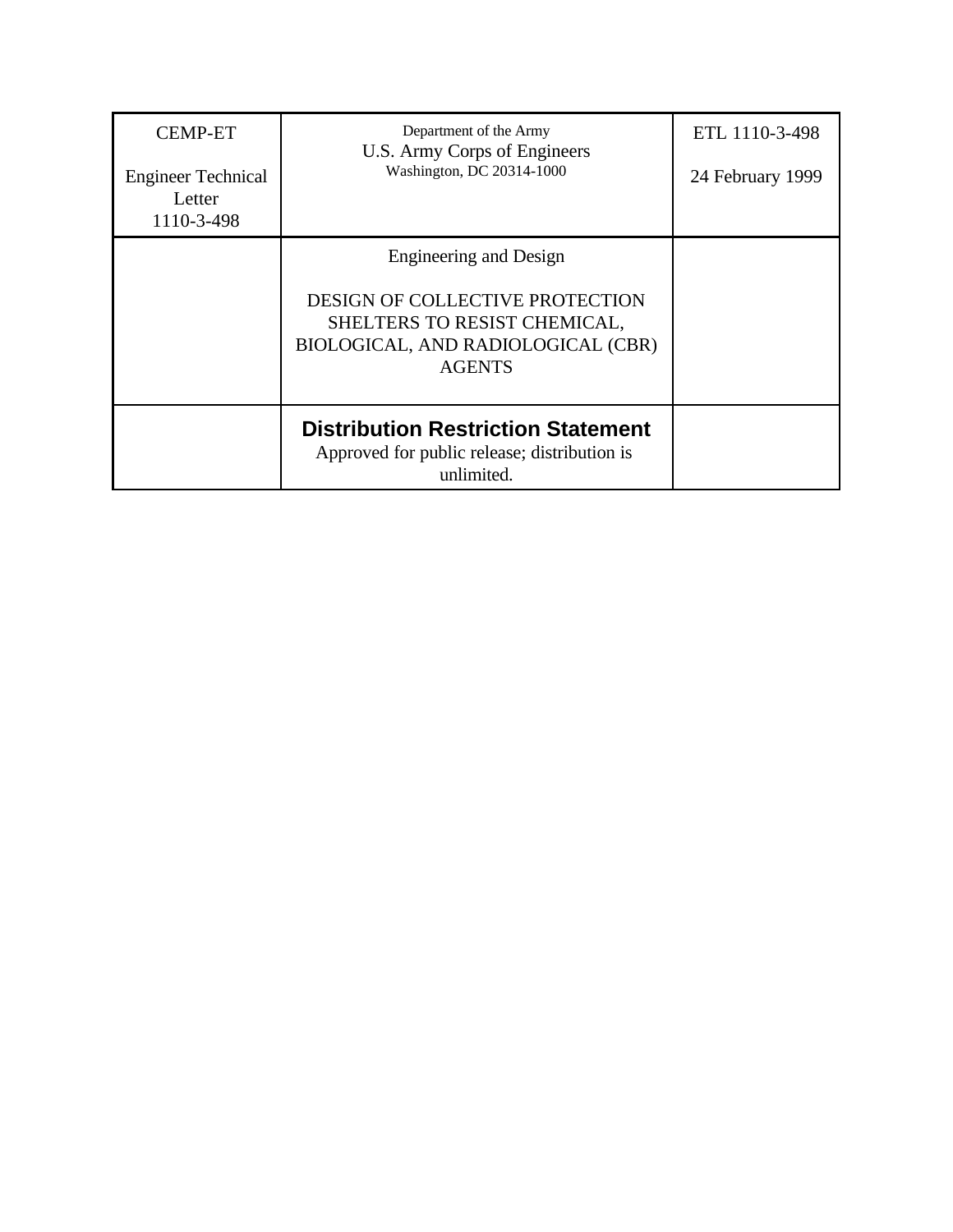# Technical .Letter

# No. 1110-3-498 24 February 1999

# Engineering and Design DESIGN OF COLLECTIVE PROTECTION SHELTERS TO RESIST CMEMICAL, BIOLOGICAL, AND RADIOLOGICAL (CBR) AGENTS

1. Purpose. This letter provides information and guidance for the design of collective protection (CP) systems. Collective protection provides a toxic-free area (TFA) where personnel can function without individual protective equipment such as a mask and protective garments.

2. Applicability. This letter applies to all HQUSACE elements and USACE commands having military construction and design responsibility.

3. References. Appendix A contains a list of referenced and related publications.

4. Distribution. Approved for public release; distribution is unlimited.

5. Background. Chemical, biological, or radiological agent threats can come from a wartime attack, a terrorist attack, or from an industrial accident. Protection can be achieved by evacuating the affected area or by using shelters or individual protective equipment (IPE). When evacuation is logistically impossible, passive shelters that use only sealing measures provide limited , proiection for a short period. For increased protection and longer durations, a preplaced collective protection ventilation system is required.

6. Action. Pending publication of permanent guidance, the enclosed information will be used to assist HQUSACE, major subordinate commands, district offices, and FOA in the management and design of collective protection systems.

7. Implementation. This letter will have routine application for all future military projects as defined in paragraph 8c, ER I 110-345-100.

FOR THE COMMANDER:

- 
- App B Collective Protection for Facilities Directorate of Military Programs
- App C Class I, Filtration with Pressurization
- App D Class II, Filtration with Little or No
	- Pressurization
- App E Filtration Equipment
- App F Airlocks and Personnel Processing
- App G Facility Air Leakage Rates

7 Appendices DWICH A. BERANEX, P.E. App A - References Chief, Engineering and Construction Division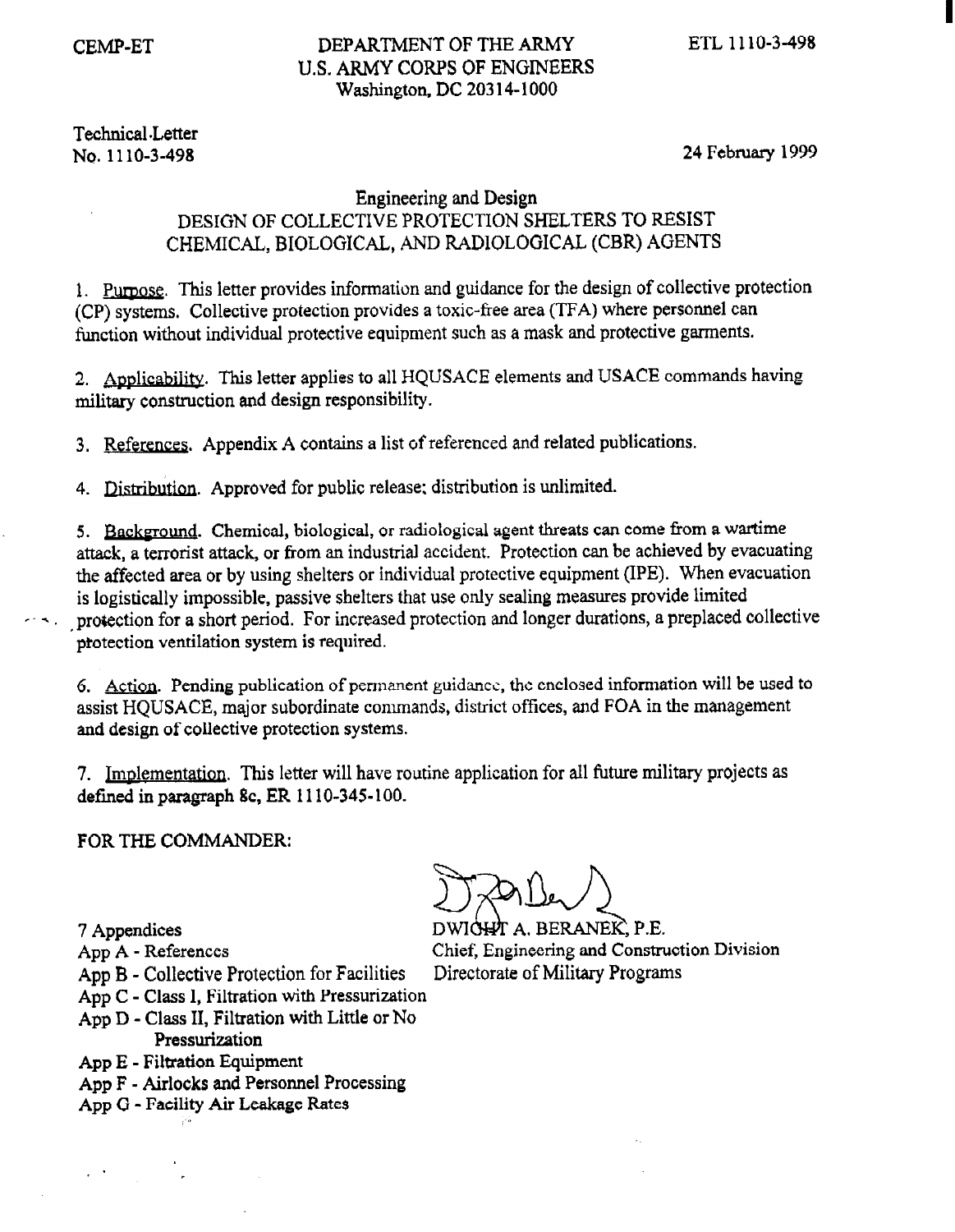# APPENDIX A

# REFERENCES

- 1. ASHRAE "Handbook of Fundamentals," 1997.
- 2. ASHRAE 52.1, "Gravimetric and Dust-Spot Procedures for Testing Air-Cleaning Devices Used in General Ventilation for Removing Particulate Matter," 1992.
- 3. ASHRAE Standard 62, "Ventilation for Acceptable Indoor Air Quality," 1989.
- 4. ASME AG-1a, Section FC, "Code on Nuclear Air and Gas Treatment," 1996.
- 5. ASME N509, "Nuclear Power Plant Air-Cleaning Units and Components," 1989.
- 6. ASME N510, "Testing of Nuclear Air Treatment Systems," 1989.
- 7. ASME NQA-1, "Quality Assurance Requirements for Nuclear Facility Applications," 1994.
- 8. ASTM E779, "Standard Test Method for Determining Air Leakage Rate by Fan Pressurization," 1987.
- 9. EA-C-1704, "Carbon-Activated, Impregnated, Copper-Silver-Zinc-Molybdenum- Triethylenediamine (ASZM-TEDA)," U.S. Army Edgewood Research, Development and Engineering Center (ERDEC), Aberdeen Proving Grounds, Maryland, January 1992.
- 10. ERDEC-TR-336, "Expedient Sheltering In Place: An Evaluation for the Chemical Stockpile Emergency Preparedness Program," U.S. Army Edgewood Research, Development and Engineering Center (ERDEC), Aberdeen Proving Grounds, Maryland, June 1996.
- 11. FM 3-4, "NBC Protection," 29 May 1992.
- 12. IEEE Std-344, "IEEE Recommended Practice for Seismic Qualification of Class 1E Equipment for Nuclear Power Generating Stations," 1987.
- 13. MIL-PRF-32016(EA), "Performance Specification Cell, Gas Phase, Adsorber," 26 November 1997.
- 14. MIL-STD-282, "Filter Units, Protective Clothing, Gas-Mask Components and Related Products: Performance-Test Method," 28 May 1956.
- 15. MS MIL-F-51079D, "Filter Medium, Fire-Resistant, High-Efficiency," 17 February 1988.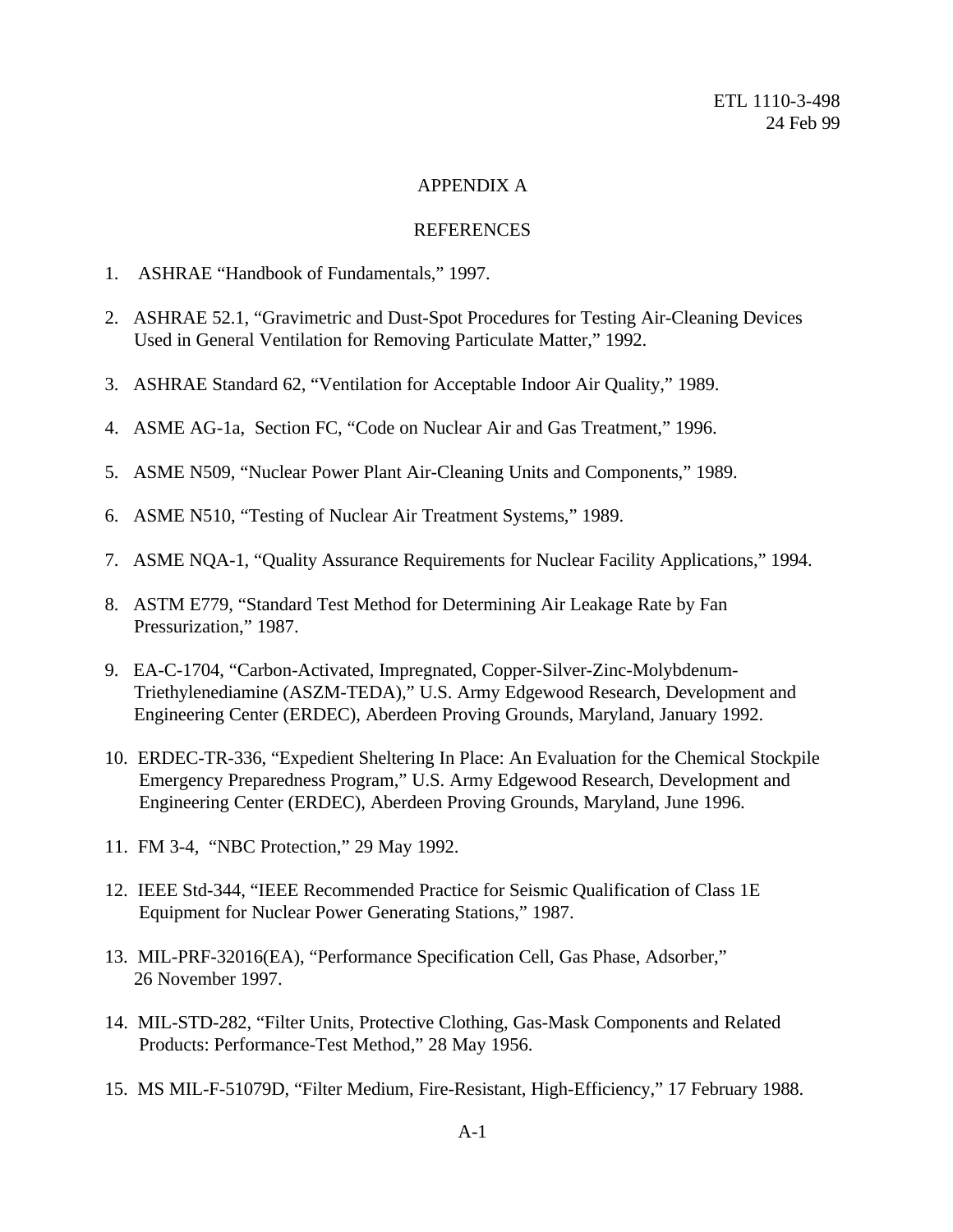- 16. NFPA 101, "Life Safety Code," 1997.
- 17. TM 5-810-1, "Mechanical Design Heating, Ventilating, and Air Conditioning," 15 June 1991.
- 18. TM 5-855-1, "Design and Analysis of Hardened Structures to Conventional Weapons Effects," August 1998.
- 19. UL 586, "High-Efficiency, Particulate, Air Filter Units," 1996.
- 20. ER 1110-345-100, "Design Policy for Military Construction."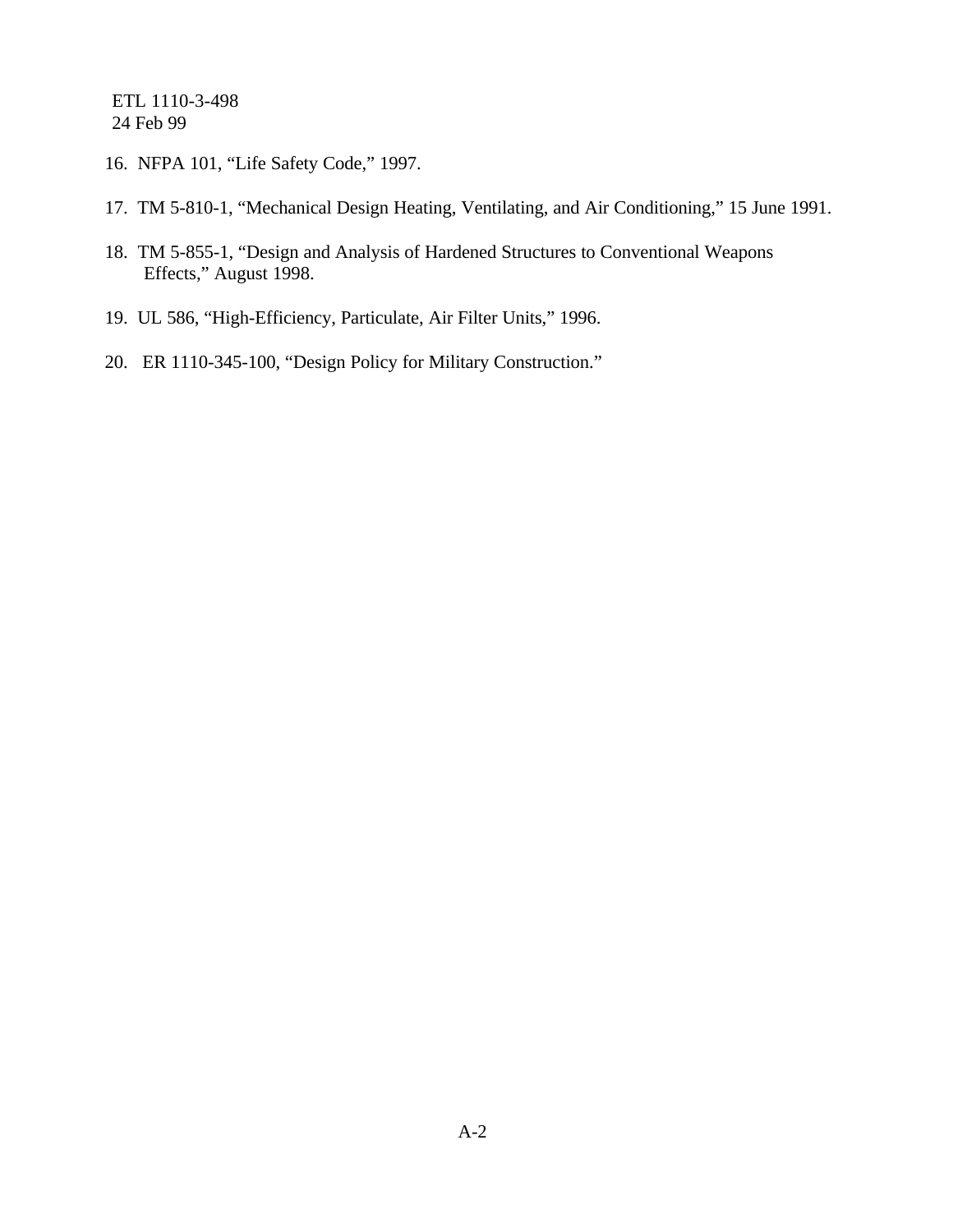#### APPENDIX B

#### COLLECTIVE PROTECTION FOR FACILITIES

#### **B-1. Collective Protection Design Strategy.**

A chemical, biological, or radiological (CBR) airborne threat can come from a wartime attack, terrorist attack, or from an industrial accident. Protection of personnel during these events can be achieved by evacuation from the affected area, collective protection sheltering, or individual protective equipment (IPE).

a. *Use of CBR Detectors*. Theoretically, automatic detectors can be used to initiate protective actions such as shutdown of ventilation systems, closing outside air intakes, or turning on filtration systems. Detection of radiological agents can be performed with off-the-shelf equipment. Current biological detection technology requires a minimum delay of approximately 15 minutes to detect the presence of biological agents. Practical application of chemical detection is limited by shortcomings in response time, false alarms, broad spectrum capability, maintenance requirements, cost, and the quantity of sensors needed at air intake locations. For wartime threats, audible and visual indicators along with detection are used to initiate protective actions. For terrorist threats, no audible and visual indications announce the attack, other than incapacitation of people. Thus, application of detectors for terrorist threats should be limited to the following uses: first entry determination by first responders, monitoring casualties before medical treatment, determining the extent of the hazard, and determining when protective measures are no longer required.

b. *Wartime Threat*. For large scale wartime chemical or biological attack, the facility will be designed to provide a toxic-free area (TFA) where personnel can function without IPE. To resist the penetration of agents into the TFA from long duration exposure, a wartime facility must have a CBR overpressure filter system that prevents penetration of agents at a wind speed of 40 km/hr (25 mph). Also required are an outdoor or integral contamination control area (CCA) for decontamination of personnel and an airlock that prevents contaminated air from entering the TFA during ingress and egress of personnel.

c. *Terrorist Threat*. For facilities that require continuous operation during a short duration threat with little or no warning, such as a terrorist attack, continuous filtration of the ventilation air intakes is required. To resist the short duration penetration of agents into the TFA, a CBR filtration system will be required to provide an overpressure that prevents the penetration of agents through the TFA envelope at wind speeds of 12 km/hr (7 mph). This wind speed condition is most favorable for directing a plume of agent with minimum dispersion toward an outside air intake.

d. *Industrial Accidents*. To provide passive protection for an exposure of short duration, sealing measures at the facility envelope and closing outside air intakes will provide limited protection to the occupants for a short period of time. The level of protection provided by passive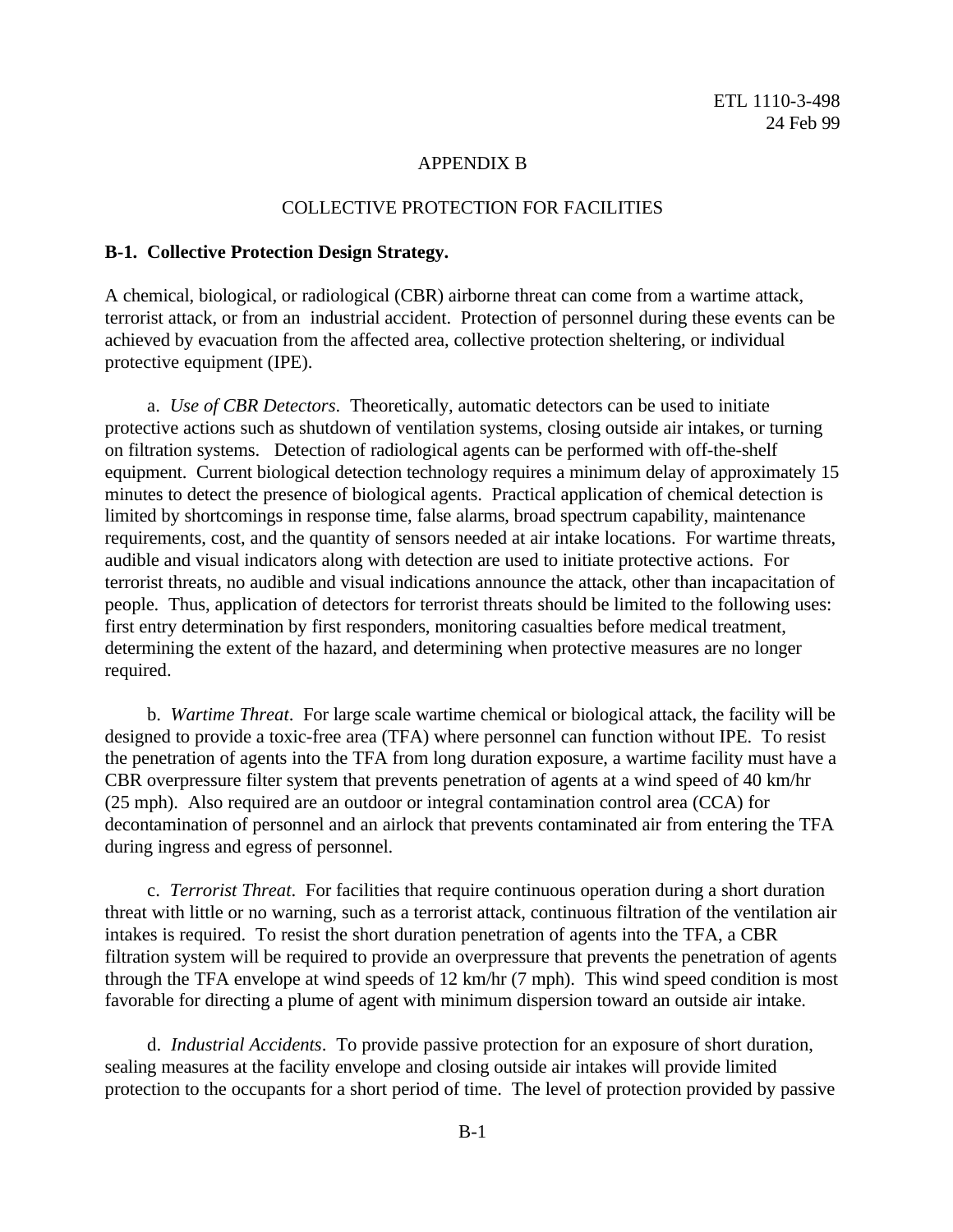means is time dependent. To provide collective protection for a facility that requires continuous operation either closing of the outside air intakes during the release, or protecting the air intakes with a CBR filtration system is required.

## **B-2. Facility Collective Protection Classification.**

Existing and new facilities designated to provide collective protection (CP) can be separated into the three major classes of protection described below.

a. *Class I - Filtration with Pressurization*. This class of protection is applicable against wartime military threats that produce a large-scale release of agents over an extended period of time. Effective protection requires a CBR filtration and overpressure system that resists a continual large-scale threat in a 40-km/hr (25-mph) wind. The filtration and pressurization system may be operated continuously or maintained in a standby mode; i.e., energized only when there is a known threat of attack. An internal or external CCA and an ingress and egress airlock are required.

b. *Class II - Filtration with Little or No Pressurization*. This class of protection is applicable to a terrorist attack with little or no warning that produces a short duration small-scale release of agent. Outside air intakes will be protected by continuously operating CBR filtration units. The filtration system will be sized for the normal facility air intake requirements and need provide little or no facility overpressure. An airlock is not required, but a vestibule that acts as an airlock is desirable.

c. *Class III - Passive Protection*. This class of protection is applicable to a short duration release such as an industrial accident. Protection is achieved by closing building openings and turning off ventilation systems. The release must be detected and adequate warning must be issued before protective measures can be applied.

#### **B-3. Guidance.**

a. *Designation of CBR Protected Facilities*. The commander or authority having jurisdiction determines if facilities are susceptible to a CBR threat and which facilities require collective protection.

b. *Existing Facilities*. Existing facilities designated to have a Class I CP overpressure system will be modified in accordance with Appendix C. Existing facilities designated to have a Class II CP system with little or no pressurization will be modified in accordance with Appendix D. Expedient passive protection CP sealing measures for existing Class III facilities will be based on the recommendations in ERDEC-TR-336.

c. *New Facilities*. New facilities designated as a Class I CP overpressure system, or required to incorporate design features that ease future installation of a CP system, will incorporate the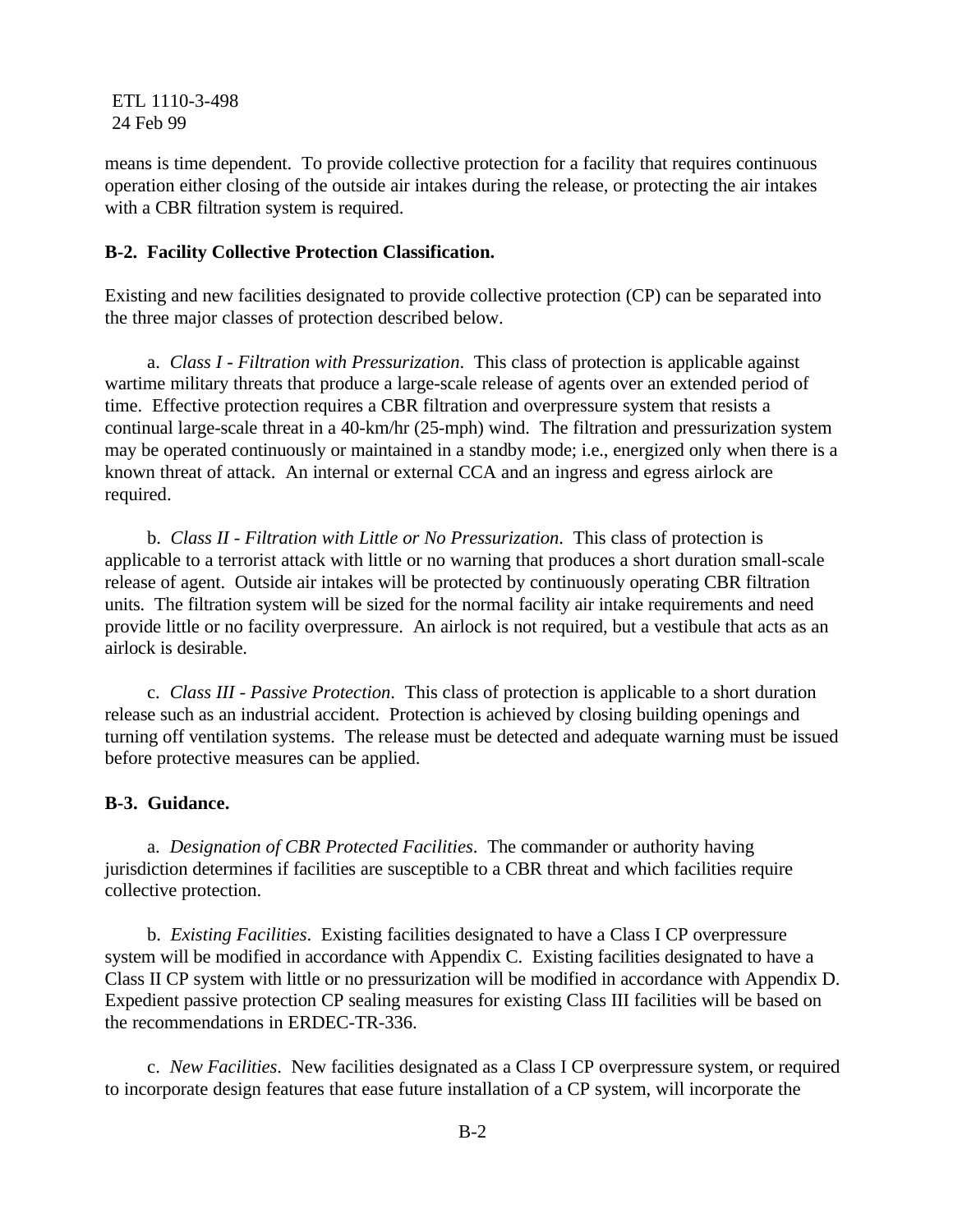requirements in Appendix C. Requirements for collective protection for wartime facilities which include an integral CCA will be designed in accordance with TM 5-855-1 and other criteria as designated by the using command or authority having jurisdiction. New facilities designated as a Class II CP system or required to incorporate design features that ease future installation of a CP system will incorporate the requirements in Appendix D.

# **B-4. Additional Assistance.**

Additional assistance is available from the Corps of Engineers Protective Design Center at the address provided below.

 U.S. Army Engineer District, Omaha ATTN: CENWO-ED-S 215 North 17th Street Omaha, NE 68102-4978

Telephone: (402) 221-4925/4918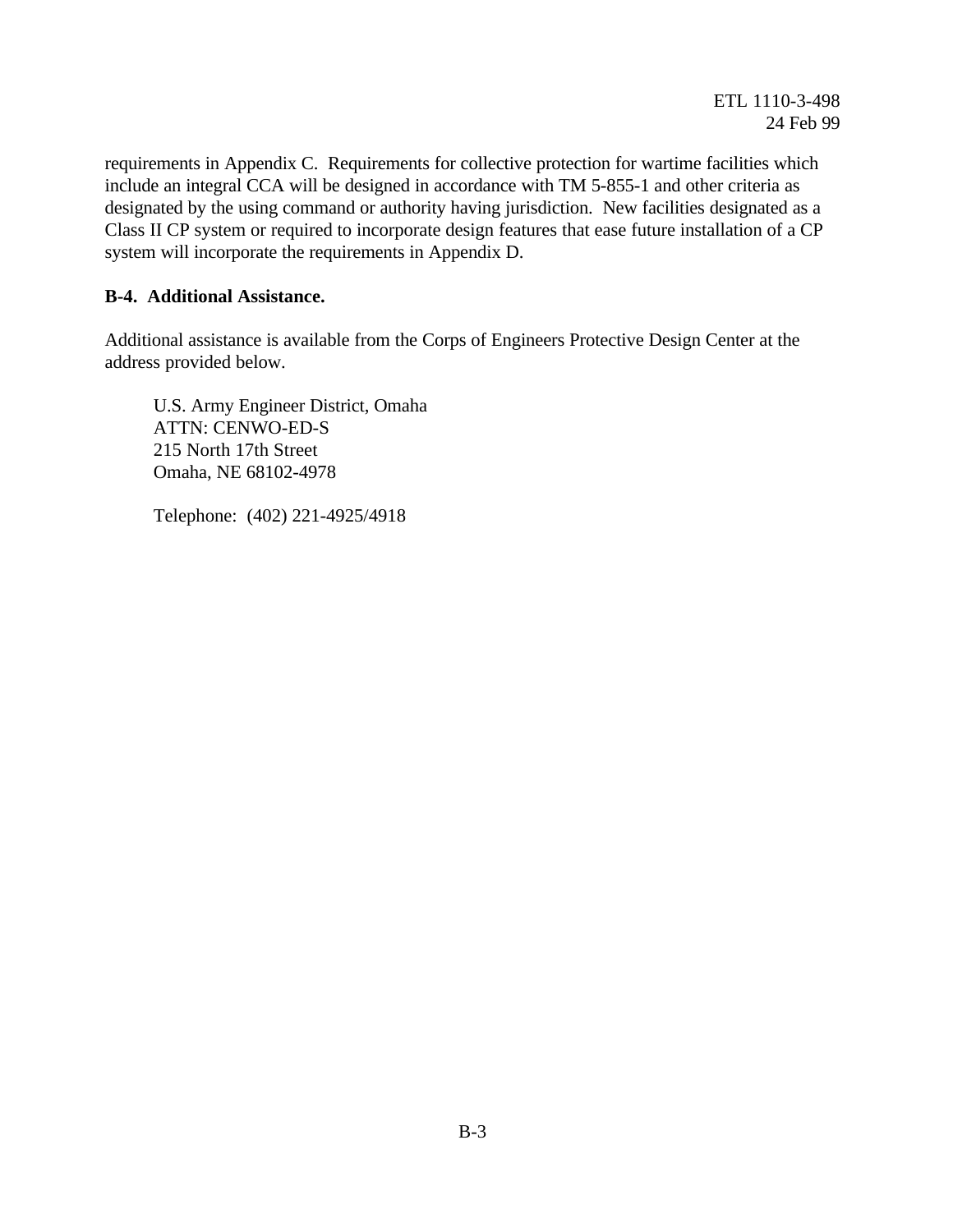# APPENDIX C

#### CLASS I, FILTRATION WITH PRESSURIZATION

#### **C-1. Existing Facility Classification.**

Existing facilities can be separated into four classes that reflect their potential to support the integration of a CP system.

a. *Class IA*. This class of facility is capable of fully integrating the CP overpressure system with the facility heating, ventilating, and air-conditioning (HVAC) system. The HVAC system may not be specifically designed for a CP overpressure system, but it is capable of fully maintaining the facility temperature during CP system operation. The CCA will be outside of the facility or under an open-air overhang, roofed shelter, or tent.

b. *Class IB*. The facility HVAC system is capable of partial integration of the CP overpressure system. The HVAC system may require upgrades to existing ductwork and isolation of the ductwork used for normal HVAC facility operations. The HVAC system may not be capable of maintaining original design conditions without modification and may require supplemental heating and cooling. The CCA will be outside of the facility or under an open-air overhang, roofed shelter, or tent.

c. *Class IC*. The facility HVAC system is not capable of integrating the CP overpressure system. The facility design temperatures cannot be maintained without supplemental heating and cooling from the CP overpressure system. The CCA will be outside of the facility or under an open-air overhang, roofed shelter, or tent.

d. *Class ID*. The facility cannot be sealed economically to maintain an overpressure, but it is suitable for portable enclosures or liner systems set up internally with advance warning. This type of arrangement allows the existing HVAC system to partially or fully maintain the facility design temperature outside the inflatable liner or shelter. Examples are warehouses, hangers, and maintenance bays.

# **C-2. Guidance.**

New Class I CP facilities will be designed as Class 1A; i.e., capable of maintaining the facility temperature during collective protection operations. New collective protection facilities with an integral CCA will be designed in accordance with TM 5-855-1 and other criteria as designated by the using command having jurisdiction.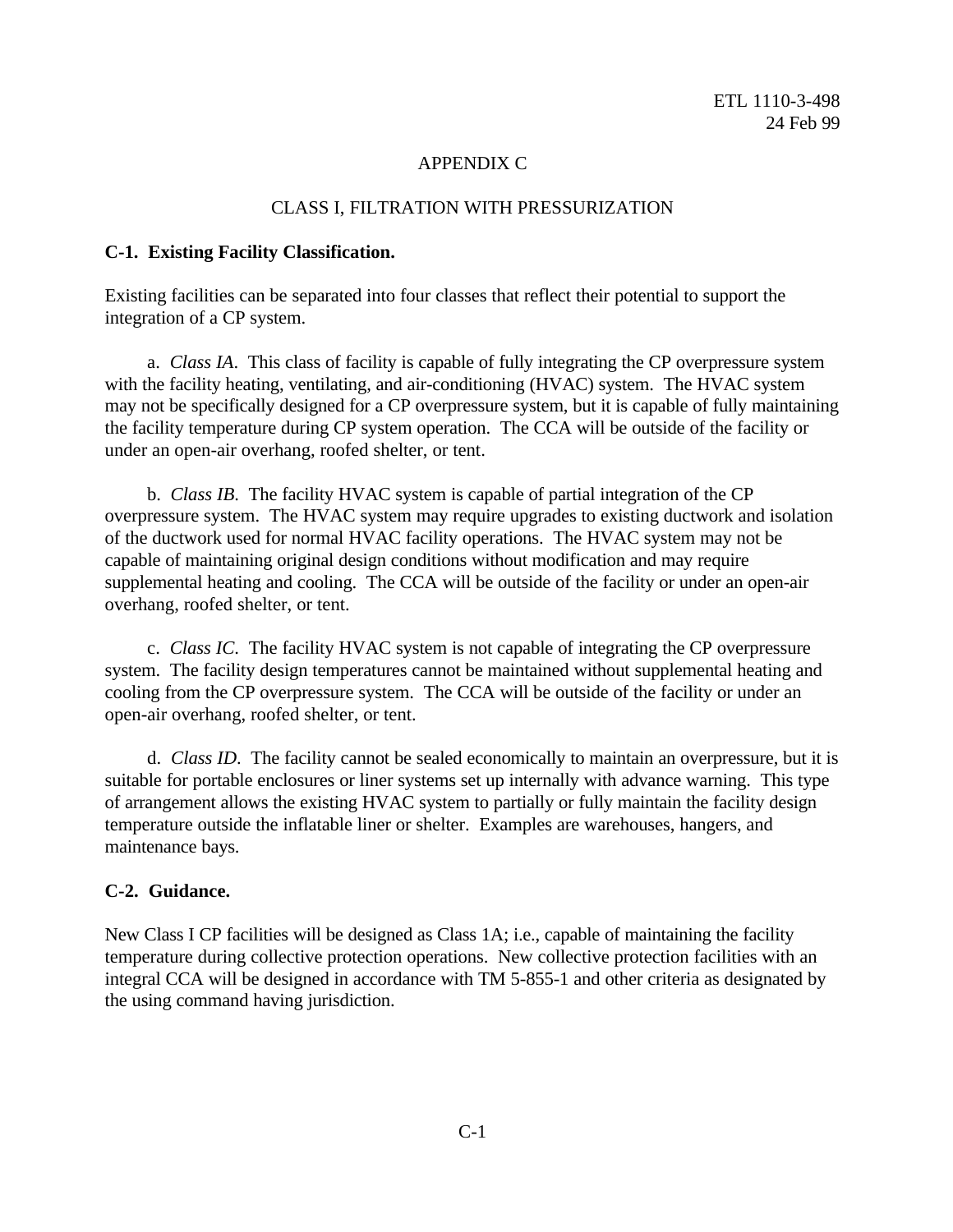# **C-3. Design Requirements.**

Major considerations for the design of CP systems for both existing and new facilities are listed below. Requirements for each item are discussed in subsequent paragraphs.

- a. *Button-Up Period and Floor Area Requirements*.
- b. *Toxic-Free Area Envelope*.
- c. *Airlock Requirements*.
- d. *Toxic-Free Area Overpressure*.
- e. *Toxic-Free Area Envelope Air Leakage Rate and Sealing Measures*.
- f. *Collective Protection Overpressure System Design*.
- g. *Collective Protection Control System and Operational Requirements*.
- h. *Operation and Maintenance*.

# **C-4. Button-Up Period and Floor Area Requirements.**

The CP button-up period is determined by the command or authority having jurisdiction and can range from several hours to several days. For off-site industrial accidents, the button-up period is usually less than 24 hours. Button-up periods longer than 24 hours are generally restricted to wartime. The button-up period influences the floor area requirements and the amount of consumable and waste storage. Generally, the button-up period will not significantly affect the performance of the CP system.

a. *Less Than 24 Hours*. A button-up period less than 24 hours does not require sleeping areas. The occupant load will generally be a net 1.86 m<sup>2</sup>/person (20 ft<sup>2</sup>/person) depending upon the classification of occupancy. The classification of occupancy, as stated in NFPA 101, may require a higher or lower occupant loading depending upon the building classification. The occupant loading will be coordinated with the authority having jurisdiction.

b. *More Than 24 Hours*. A button-up period greater than 24 hours requires sleeping areas. The minimum floor area, with the use of single size beds, is approximately 5.6 m<sup>2</sup>/person (60) ft<sup>2</sup>/person). With the use of bunked beds, the minimum floor area is approximately 2.8 m<sup>2</sup>/person  $(30 \text{ ft}^2/\text{person})$ .

# **C-5. Toxic-Free Area Envelope.**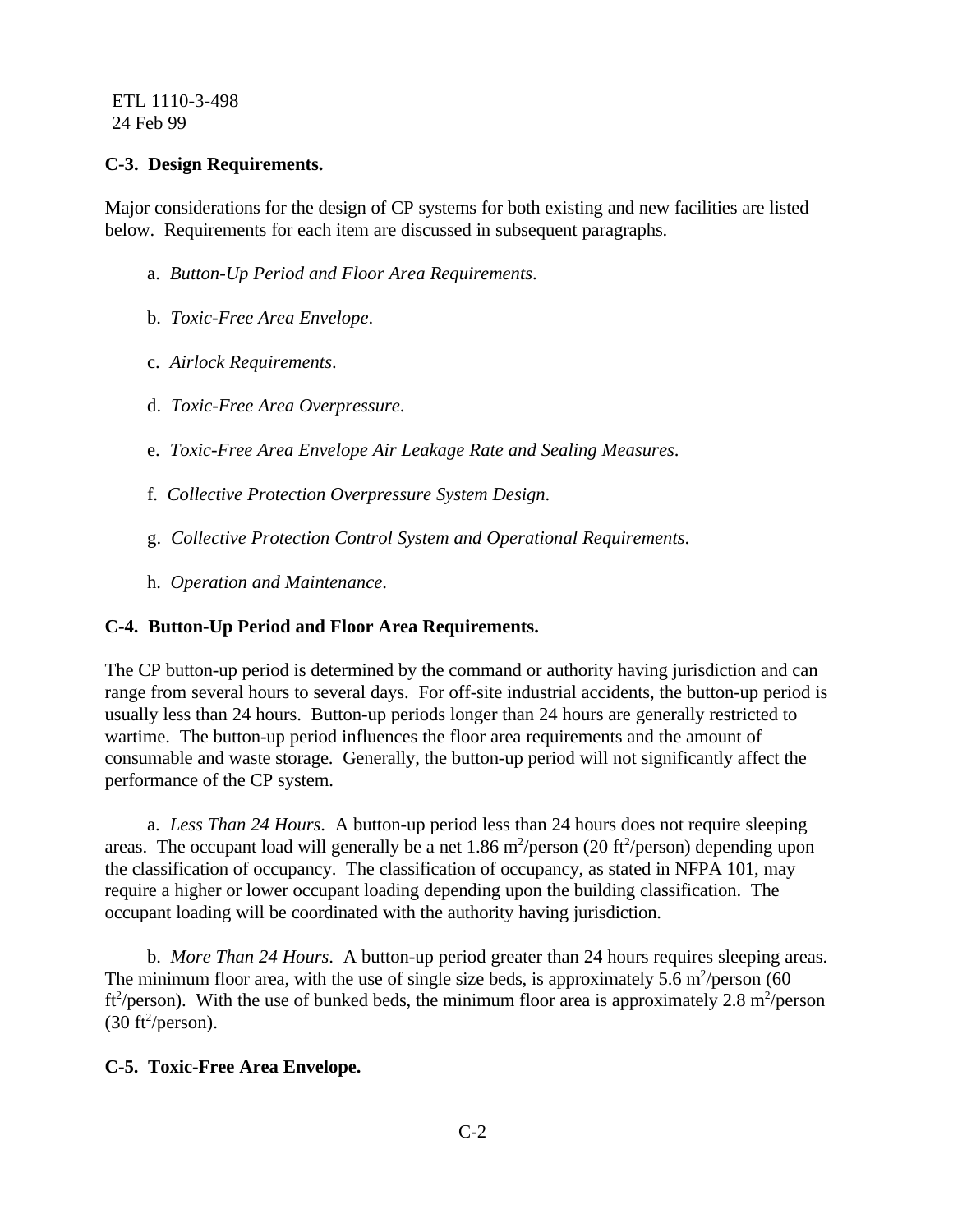The total required TFA floor space is determined from the button-up period, the number of people sheltered, and the required floor area per person. Generally, large open areas such as common areas, multipurpose areas, gymnasiums, etc., provide the most efficient floor area for protecting a large number of personnel. The TFA envelope should include bathroom facilities and, if possible, kitchen facilities.

## **C-6. Airlock Requirements.**

Personnel that ingress and egress the TFA during CP operations must process through an airlock. The airlock maintains TFA overpressure, prevents the migration of airborne contaminants into the TFA, and purges contaminants from personnel before they enter the TFA. The number of airlocks required depends on the number of personnel that ingress and egress during a given time period.

a. *Stand-Alone Airlock*. For existing facilities, the stand-alone two-stage airlock discussed in Appendix F will be used. This airlock is designed to process two people into the facility within 8 minutes with 4 minutes in the first stage and an additional 4 minutes in the second stage. An integral 94 L/s (200 cfm) air filtration unit is used to provide the necessary air purge rate upon which the dwell time is based.

b. *Integral Airlock*. For new facilities, the integral single-stage airlock discussed in Appendix F will be incorporated into the vestibule area. The airflow purge rate through the singlestage airlock will provide a 3 log reduction in contaminants based on equation C-1.

$$
Q - \frac{6.9V}{T}
$$
 (eq C-1)

where:

 $Q =$  airflow, cubic meters per minute

 $V =$ airlock volume, cubic meters

 $T =$  purge time, minutes

Airlock airflow is driven by internal overpressure from the TFA. Uncontaminated air from the TFA will enter the airlock near the ceiling and exhaust near the floor. The airflow rate through the TFA will be monitored by an airflow measuring station or measuring device that can be field calibrated, and the airflow rate will be displayed at a CP control panel. The airflow rate through the airlock will be controlled by a flow control damper and backdraft damper. A warning light will illuminate when the airflow rate drops below design values. The static air pressure drop from the TFA to the airlock and from the airlock to the exterior will not exceed 25 Pa (0.1 inch wg) at each location, giving a total airlock static pressure drop of not more than 50 Pa (0.2 inch wg).

#### **C-7. Toxic-Free Area Overpressure.**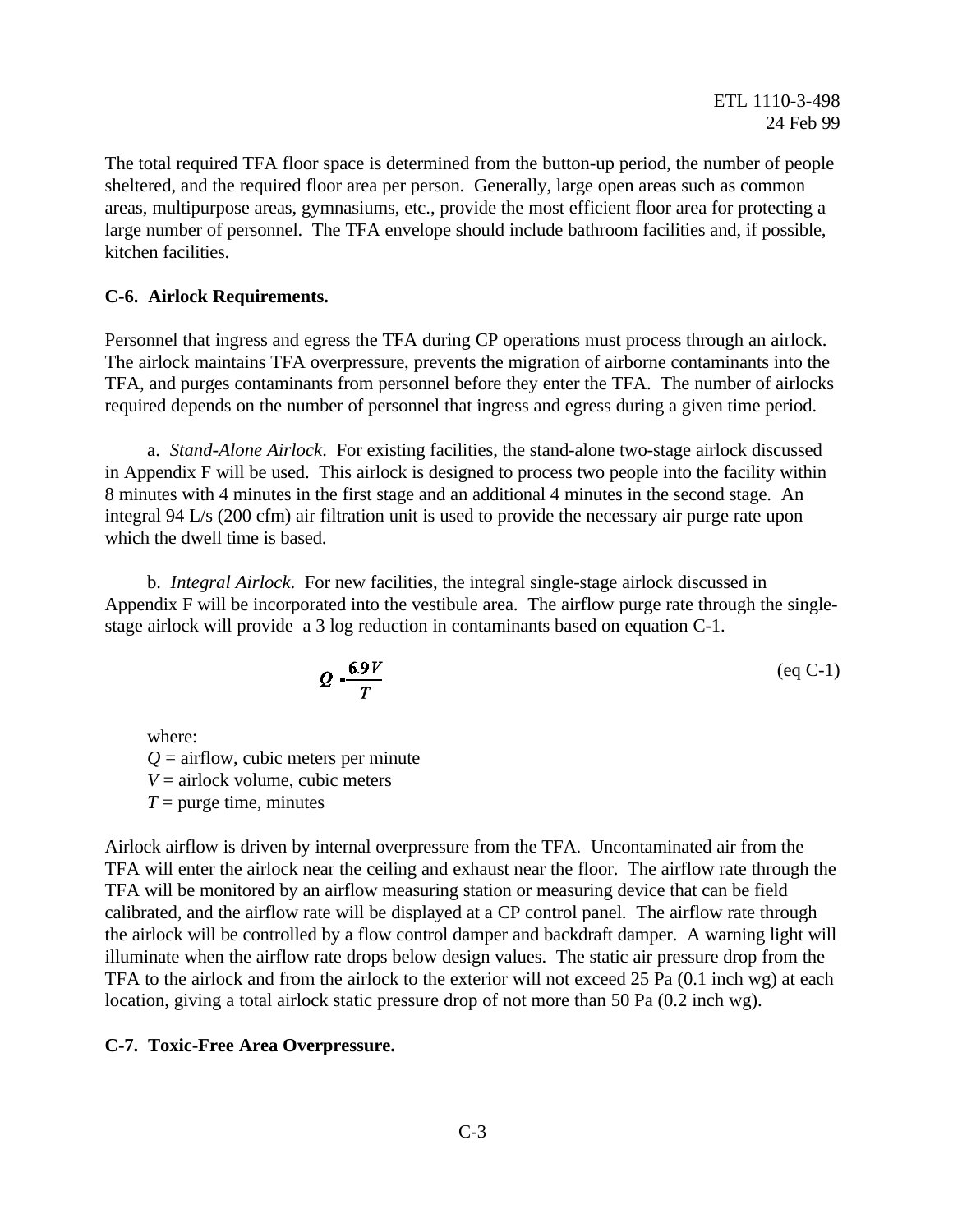The minimum TFA overpressure will be 75 Pa (0.3 inch wg). This corresponds to a wind speed impact pressure normal to a wall of 40 km/hr (25 mph). After installation of the overpressure system, it is possible that a TFA pressure higher than the 75 Pa (0.3 inch wg) will result. A higher pressure provides a higher factor of safety for the CP system and should not be intentionally lowered to maintain a 75 Pa (0.3 inch wg) overpressure.

#### **C-8. Toxic-Free Area Envelope Air Leakage Rate and Sealing Measures.**

a. *Existing Facilities*. To determine the envelope air leakage rate for existing facilities, an air leakage measurement test using a blower door assembly will be performed in accordance with ASTM E779. Test data will be plotted on a log-log graph for ease of data extrapolation and review. Air leakage locations can be identified during pressurization testing when the blower door assembly is operated in the negative pressure mode and draws outside air into the proposed TFA. These leakage locations can also be identified by physical inspection or with smoke testing. Leakage areas will be sealed with a good quality sealant or, if necessary, reconstructed. Weather sealing measures can be expected to achieve leakage reductions in the range from 5 to 50 percent depending on the type and quality of facility construction. Sealing of the TFA envelope will reduce the air leakage rate and thus reduce the required amount of filtered air. Sealing measures must be economical when compared to the cost of the filtration and HVAC equipment and, for continuously operated CP facilities, energy usage must also be considered. After sealing, a second blower test will be conducted to determine the final TFA envelope air leakage rate.

b. *New Facilities*. For new facilities, the TFA envelope air leakage rate will be calculated using the effective leakage area procedures in the ASHRAE Handbook of Fundamentals. The leakage calculations will be performed for the TFA envelope including the walls, roofs, floors, doors, windows, sole plates, mechanical and electrical penetrations, ceiling-wall joints, isolation dampers, etc. The overpressure of the TFA will be used as the differential pressure in determining the TFA envelope leakage rate. Appendix G will be used as a guide to confirm the TFA envelope unit leakage rate as determined by the calculations. Care should be taken during design and construction to ensure that proper sealing of penetrations is performed and that continuous air leakage control barriers are used in the TFA envelope. A blower door test of the TFA envelope should be performed to verify the leakage rate and ensure that the CP overpressure filtration system has sufficient capacity.

#### **C-9. Collective Protection Overpressure System Design.**

a. *Airflow Filtration Capacity*. The airflow capacity of the CP overpressure filtration system is the sum of the following three components: TFA envelope air leakage rate at the design pressure differential, the ventilation air intake rate that meets exhaust requirements, and the airlock airflow necessary to achieve the required purge rate. The CP filtration system blower total static pressure will be designed to include the filtration system with dirty filters, ductwork system pressure losses, and the overpressure requirement of the TFA. The HVAC system must be designed, operated, and maintained to provide uncontaminated air to the TFA. It will be located in a contamination-free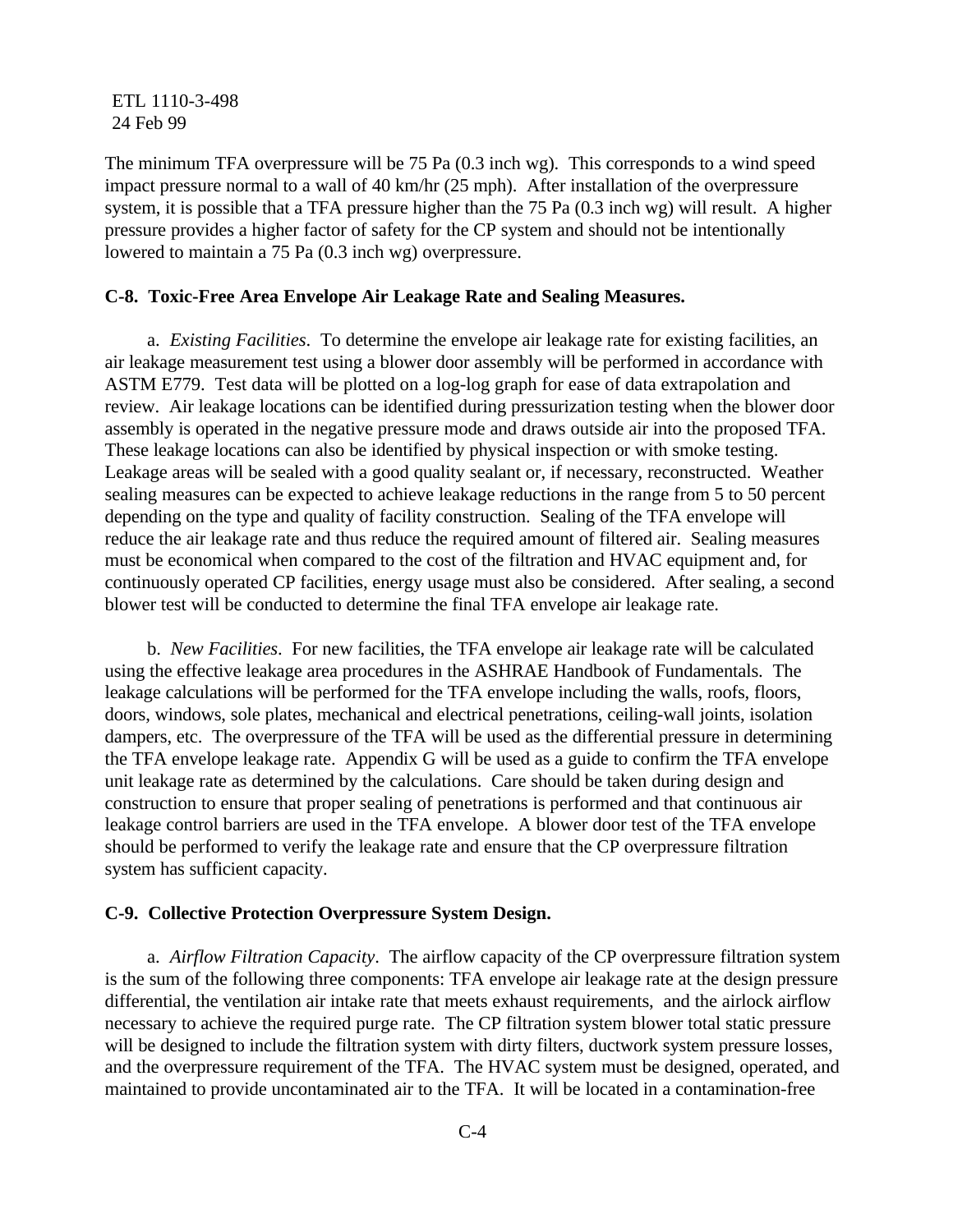mechanical room to insure that negative pressures induced in the ductwork by HVAC equipment located in the mechanical room will not draw in contaminated air to the protected area. Filtration systems will conform to Appendix E.

#### b. *HVAC Requirements*.

(1) Existing Facilities. For existing facilities, an engineering evaluation will be performed to determine if the existing HVAC equipment can be used for CP operations to maintain the designed indoor air temperatures for both the summer and winter design conditions. The final indoor temperature for the summer and winter design conditions will be coordinated with the user and, if necessary, mechanical equipment modifications or additional heating and cooling equipment will be added to meet user requirements. For Class IC facilities that do not require the system to maintain above freezing indoor conditions during low outdoor ambient conditions, water utilities must be protected from freezing during CP operations.

(2) New Facilities. For new facilities, the HVAC equipment will be designed to incorporate the requirements of the CP overpressure system and maintain indoor design conditions. The outside air intakes will be located in an inaccessible location or secured by use of a standoff distance that inhibits the direct insertion of contaminants.

(3) Outside Air Occupant Ventilation Rate. The target outside air intake rate per occupant will conform to ASHRAE Standard 62. If during CP operations the fresh air intake rates required in ASHRAE Standard 62 cannot be maintained, lower air intake rates can be used. The lower fresh air intake rates cannot be used for normal operations but only during CP operations. Different levels of indoor air quality (IAQ) can be used depending upon user requirements and facility restrictions. To maintain IAQ based upon the ASHRAE Standard 62 acceptable indoor carbon dioxide level of 0.1 percent, a minimum air intake rate of 7 L/s (15 ft<sup>3</sup>/min) can be used. The lower recommended limit of fresh air intake is based on a carbon dioxide limit of 0.5 percent or a minimum outside intake rate of 1.4 L/s (3 ft<sup>3</sup>/min). However, 2.4 L/s (5 ft<sup>3</sup>/min) should be used as the practical lower limit. For facilities that cannot meet the carbon dioxide level of 0.1 percent, a carbon dioxide detector will be provided that will alarm at a level 50 percent higher than the expected carbon dioxide value, but not more than 0.8 percent. Normally, the filtered outside air intake required to pressurize the TFA will exceed the occupant ventilation rate.

#### c. *TFA Envelope Isolation and Control*.

(1) Ductwork. Ductwork that serves the TFA during normal operation but is not required during CP operations will be closed off and isolated by use of low-leakage dampers at the TFA envelope. During CP operations, the TFA overpressure system will maintain pressure on the isolation dampers under all conditions and thereby eliminate entrance of contaminated air into the TFA. Isolation damper position indicators will be included to provide visual identification of the open and closed positions. Additionally, the isolation damper position will be visually annunciated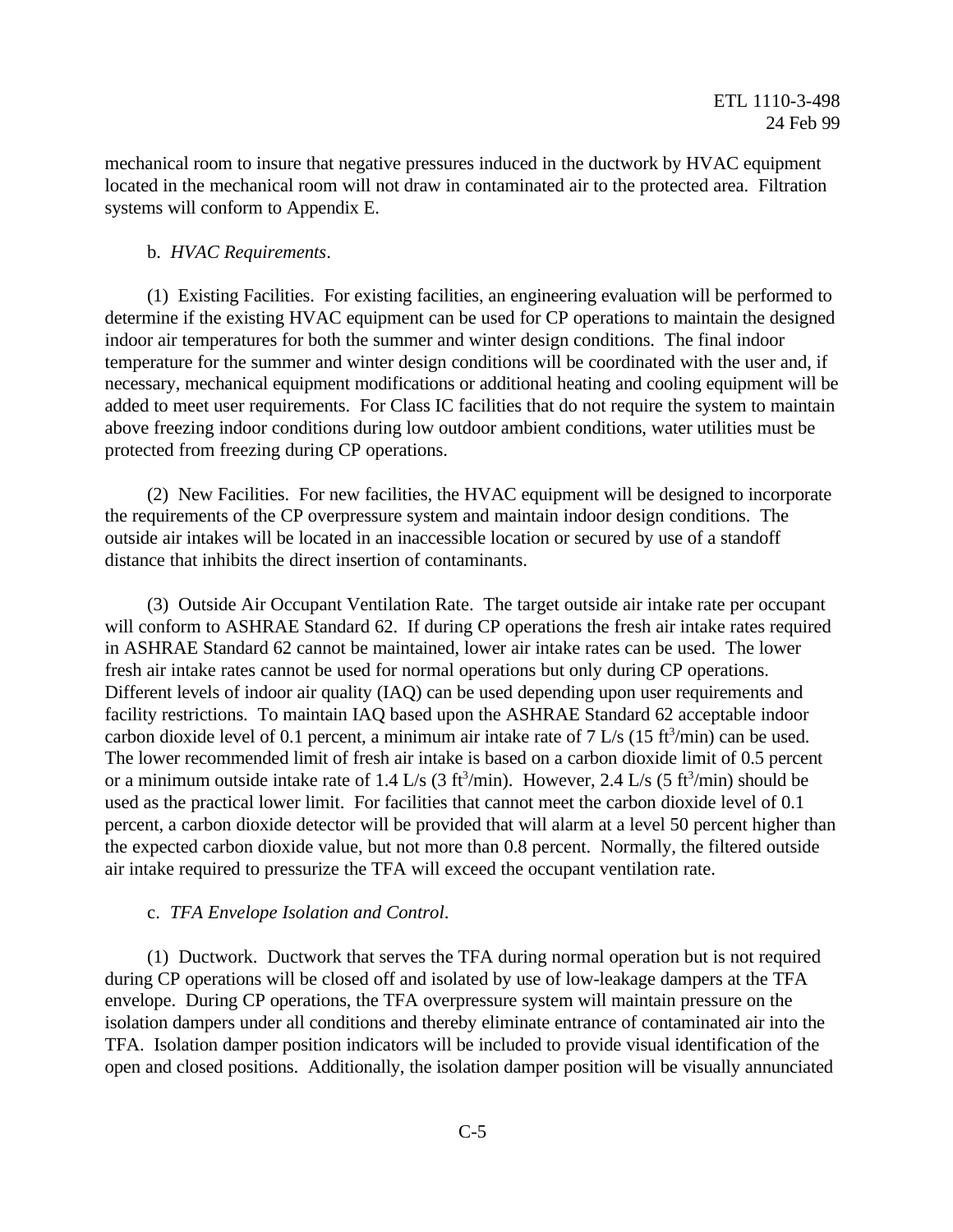at the system control panel. The leakage rating of the isolation dampers will be selected based on an economical comparison of damper leakage and additional filtration capacity.

(2) Doors. Doors at the TFA envelope will be weather sealed to reduce the air leakage rate. The door position will be monitored and visually annunciated at the system control panel.

# **C-10. Collective Protection Control System and Operational Requirements.**

The CP control system will be located in the TFA, preferably in a utility room. The CP system will be energized by one control panel switch that de-energizes other facility systems not required during CP system operations. Examples of these systems are normal outside air fans, exhaust fans, and recirculation fans that are in the building but outside the protected envelope. The control system will monitor the position of all isolation dampers and doors by use of an annunciator light at the control panel. All device positions; i.e., either open or closed, will be annunciated at the CP control panel. A green indicator light will annunciate if the damper or door is in the correct position during CP system operation. A red indicator light will annunciate if the damper or door is not in the correct position or if a problem has occurred. The TFA overpressure with reference to the atmosphere will be monitored and displayed on the CP control panel. To maintain the TFA overpressure, the airlock doors must not be opened simultaneously.

#### **C-11. Operation and Maintenance.**

a. *CP System Operational Testing*. Standby CP systems should be tested once each month to ensure that they are in good operating condition. For continuously operated systems, periodic system monitoring should be performed to ensure the CP system is operating properly.

b. *Filter System*. In addition to the manufacturer's recommended maintenance requirements, the following filter replacement and testing requirements should be performed.

(1) High-Efficiency Particulate Air (HEPA) Filter. The initial resistance of the HEPA filter is typically 250 Pa (1.0 inch wg). The HEPA filter should be replaced when it is loaded and the static pressure differential reaches about 750 Pa (3.0 inches wg). The HEPA filter pressure drop will be monitored at the CP system control panel with annunciation when the dirty filter pressure drop is reached. The HEPA filter will be mechanically leak tested after filter replacement.

(2) Adsorption Filter. The adsorber filter should be replaced as required in FM 3-4 and mechanical leak tested with a test gas after filter replacement.

(3) Airflow Testing. The filtration system airflow rate should be periodically tested and rebalanced as necessary to maintain the design airflow rate. The filtration system should also be airflow tested after prolonged use. A HEPA filter without a prefilter could be fully loaded after 9 months of continuous use. Utilizing a prefilter will extend the life of the HEPA filter to about 2 years of continuous use.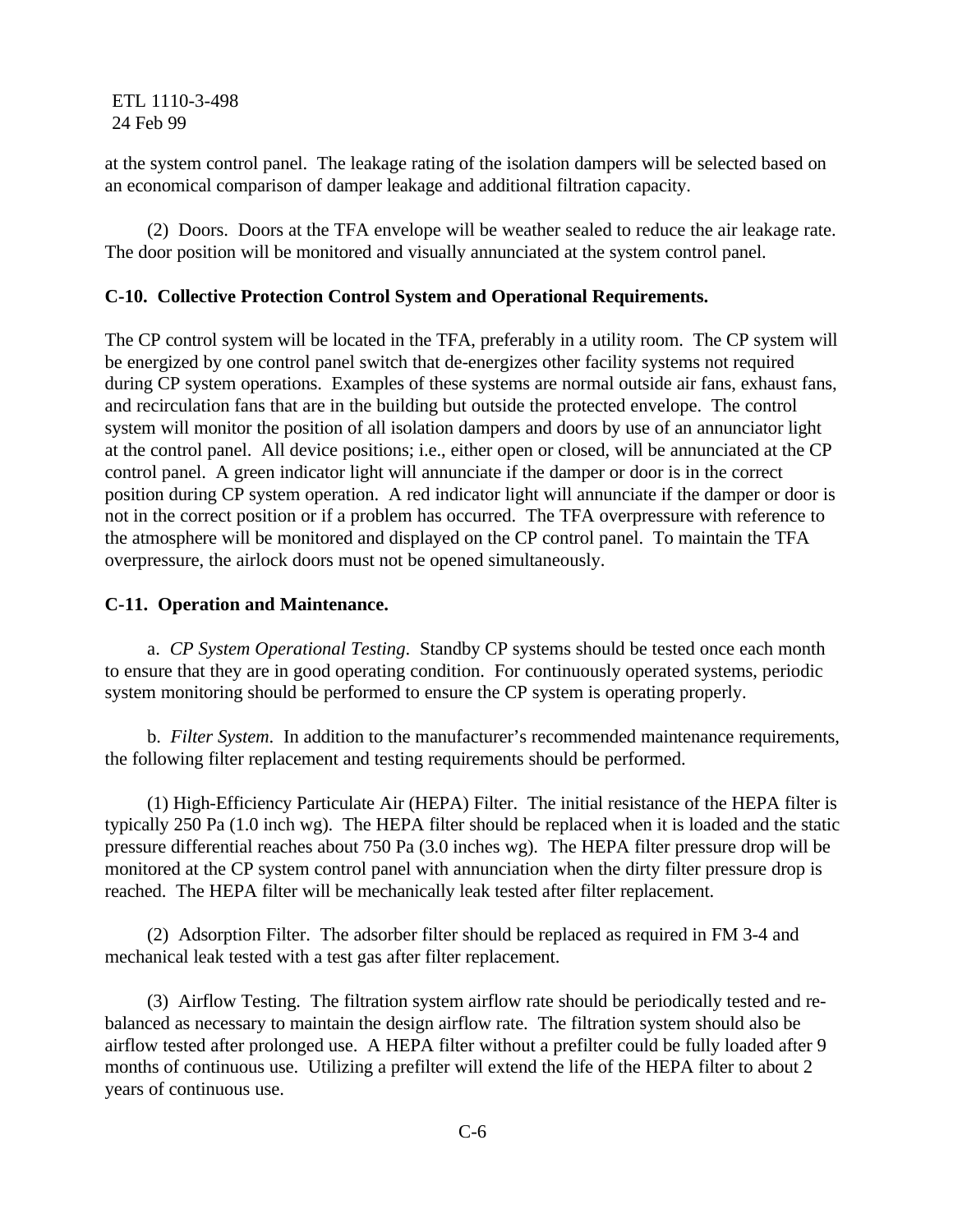(4) Filtration System Testing. The filtration system will be field leak tested by an independent testing agency after installation. The system should also be mechanical leak tested every 12 months and after replacement of the HEPA filter or adsorber filter. The design must ensure that adequate filter access is provided.

c. *Signage*. Doors required to be closed during overpressure will be labeled as such on red background signage. Doors required to remain open during overpressure will be labeled as such on green background signage.

d. *Training*. Training should be conducted for all facility personnel that may be called upon to operate the CP system.

e. *Operating Instructions*. Operating instructions and system diagrams for the CP system will be displayed next to the CP system control panel at eye level. Operating instructions will describe, in short and concise language, the steps required to operate the CP system. All CP system control switches and indicators will be clearly marked and identified.

f. *Operation and Maintenance Manual*. An operation and maintenance manual will be provided and will contain system operating instructions, emergency operation instructions, preventive maintenance information, troubleshooting, corrective maintenance, periodic maintenance recommendations, critical instructions, and a spare parts list.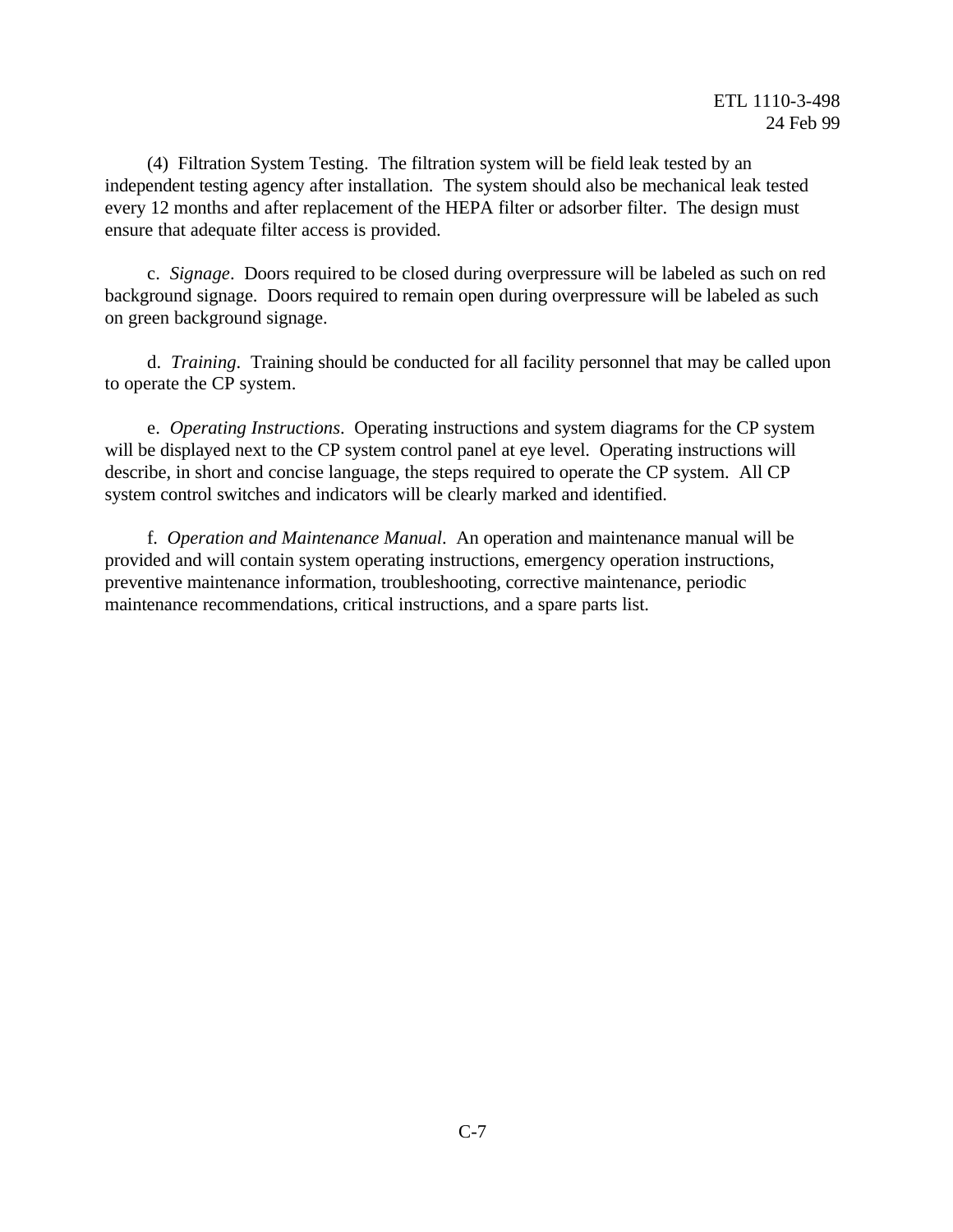# APPENDIX D

# CLASS II, FILTRATION WITH LITTLE OR NO PRESSURIZATION

## **D-1. Facility Classification.**

New facilities designated to have a Class II CP system do not require a CCA or an airlock for personnel ingress or egress, however, a vestibule that acts as an airlock can be used to maintain overpressure. This class of protection is applicable against a terrorist attack. Vulnerable outside air intakes are protected by a continuous CBR filtration system sized for the normal facility air intake requirements.

# **D-2. Guidance.**

a. *Existing Facilities*. Existing facilities designated to have a Class II CP system will be modified in accordance with this appendix.

b. *New Facilities*. New facilities designated to have a Class II CP overpressure system, or to incorporate design features that ease future installation of a CP system, will incorporate the requirements discussed in this appendix.

# **D-3. Design Requirements.**

Major considerations for the design of Class II CP systems for both existing and new facilities are listed below. Requirements for each item are discussed in subsequent paragraphs.

- a. *Toxic-Free Area Envelope*.
- b. *Toxic-Free Area Overpressure*.
- c. *Toxic-Free Area Envelope Air Leakage Rate*.
- d. *Collective Protection System Design*.
- e. *Collective Protection Operation and Maintenance Requirements*.

# **D-4. Toxic-Free Area Envelope.**

The total floor area required for the TFA is simply the area requiring collective protection. For Class II facilities, required envelope sealing measures will be minimal. Noticeable leakage paths should be sealed in existing facilities, and sealing measures should be incorporated in the design of new facilities. Though an airlock is not required for this level of protection, a double entry door such as a vestibule entrance can be used to maintain overpressure.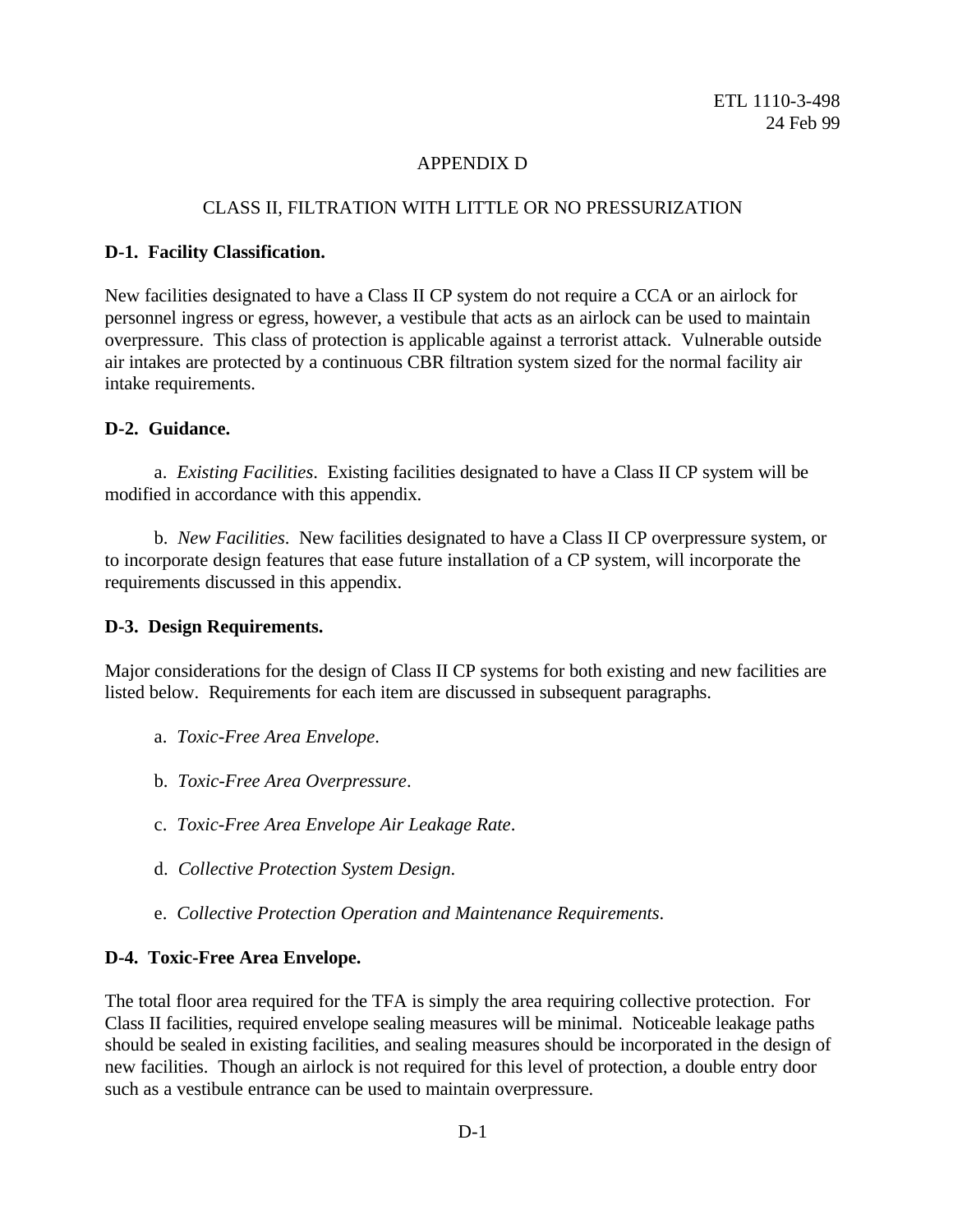#### **D-5. Toxic-Free Area Overpressure.**

For existing facilities being modified or new facilities being designed with a Class II CP system, the air intakes will be protected with a CBR filtration system. The TFA will be designed for a minimum overpressure goal of 5 Pa (0.02 inches wg). This overpressure corresponds to a wind speed impact pressure normal to a wall of 12 km/hr (7 mph). This wind speed condition is most favorable for directing a plume of agent with minimum dispersion toward an outside air intake. After installation of the overpressure system, it is possible that a TFA pressure may be higher than the 5 Pa (0.02 inch wg). A higher pressure provides a higher factor of safety for the CP system and should not be intentionally lowered to maintain a 5 Pa (0.02 inch wg) overpressure.

a. *Existing Facilities*. For existing facilities, the ventilation design will be analyzed to determine if an overpressure can be achieved by supplying additional air through the existing ventilation system, restricting exhaust airflow rates such as from an economizer air exhaust or from other building exhaust systems. The IAQ will still be met since the air is simply exhausted through the TFA envelope. The IAQ and exhaust airflow rates required by building ventilation codes will be maintained. If an overpressure can be achieved with the existing ventilation system, an air leakage measurement test using a blower door assembly will be performed in accordance with ASTM E779. If an overpressure cannot be achieved in existing facilities, good protection is still provided by protecting the outside air intakes.

b. *New Facilities*. For new facilities, overpressure can be achieved by supplying a higher rate of conditioned fresh air to the TFA than is exhausted. To obtain a TFA minimum overpressure of 5 Pa (0.02 inch wg), the additional air required can be approximated by the unit leakage values presented in Appendix G. In addition, the air leakage calculation procedures in ASHRAE Handbook of Fundamentals can be used to determine the additional air intake requirement.

#### **D-6. Toxic-Free Area Envelope Air Leakage Rate.**

a. *Existing Facilities*. For existing facilities, a pressurization test using a blower door assembly will be performed in accordance with ASTM E779. Test data will be plotted on a loglog graph for ease of data tabulation, extrapolation, and review. Air leakage locations can be identified during pressurization testing when the blower door assembly is operated in the negative pressure mode and draws outside air into the proposed TFA. These leakage locations can also be identified by physical inspection or with smoke testing. Leakage areas will be sealed with a good quality sealant or, if necessary, reconstructed. Weather sealing measures can be expected to achieve leakage reductions in the range from 5 to 50 percent depending on the type and quality of facility construction. Sealing of the TFA envelope will reduce the air leakage rate and thus reduce the required amount of filtered air. Sealing measures must be economical when compared to the cost of the filtration and HVAC equipment and, for continuously operated CP facilities, energy usage must also be considered. After sealing, a second blower test will be conducted to determine the final TFA envelope air leakage rate.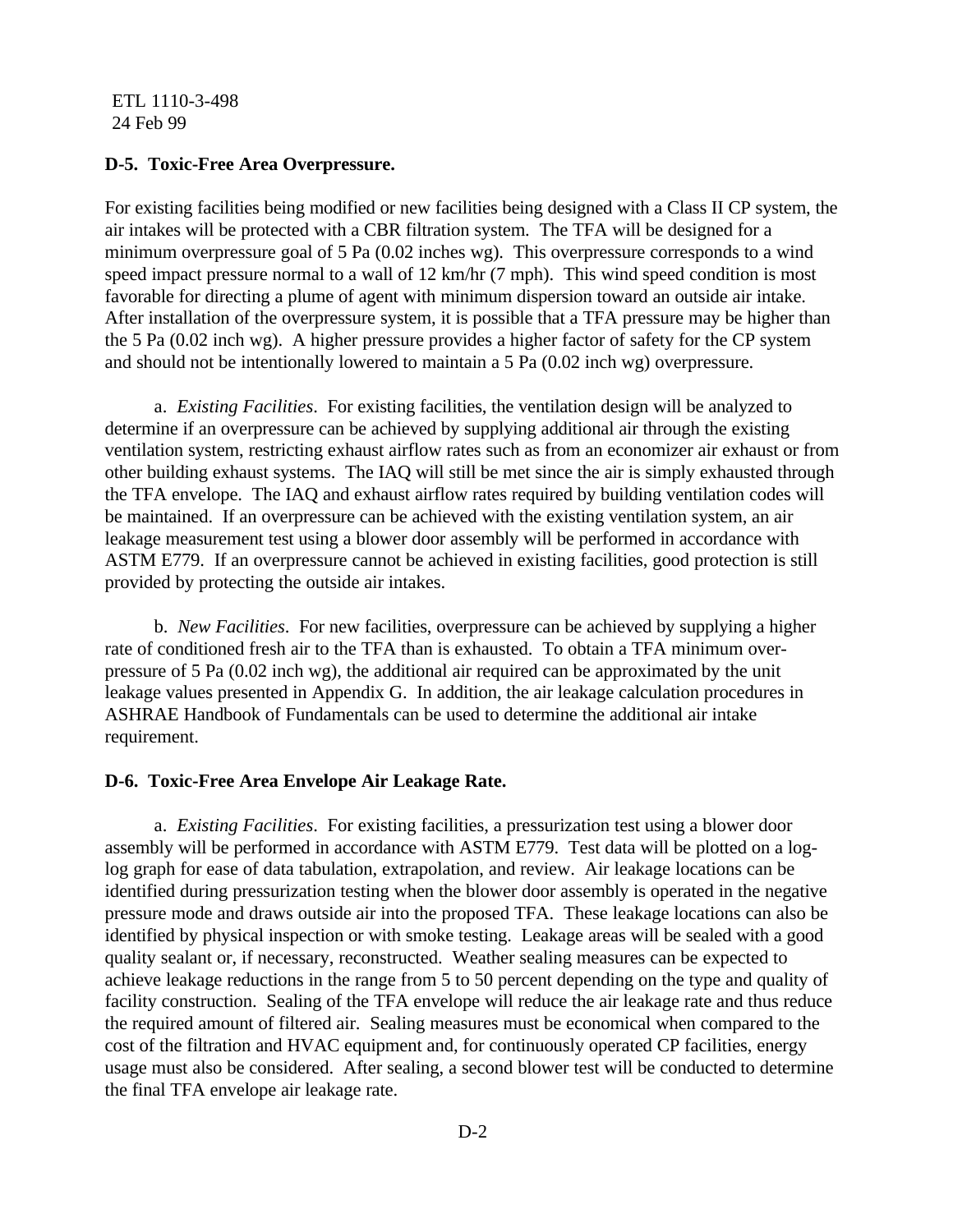b. *New Facilities*. For new facilities, the TFA envelope air leakage rate will be calculated using the effective leakage area procedures in the ASHRAE Handbook of Fundamentals. The leakage calculations will be performed for the TFA envelope including the walls, roofs, floors, doors, windows, sole plates, mechanical and electrical penetrations, ceiling-wall joints, isolation dampers, etc. The overpressure of the TFA will be used as the differential pressure in determining the TFA envelope leakage rate. Appendix G will be used as a guide to confirm the TFA envelope unit leakage rate as determined by the calculations. Care should be taken during design and construction to ensure that proper sealing of penetrations is performed and that continuous air leakage control barriers are used in the TFA envelope. A blower door test of the TFA envelope should be performed after construction to verify the leakage rate and ensure that the CP overpressure filtration system has sufficient capacity.

## **D-7. Collective Protection System Design.**

a. *Airflow Filtration Capacity*. The airflow capacity of the CP overpressure filtration system is the sum of the following two components: TFA envelope air leakage rate at the design pressure differential and the ventilation air intake rate that meets the facility exhaust requirements. The CP filtration system blower total static pressure will be designed to include the filtration system with dirty filters, ductwork system pressure losses, and the overpressure requirement of the TFA. The HVAC system must be designed, operated, and maintained to provide uncontaminated air to the TFA. It will be located in a contamination-free mechanical room to insure that negative pressures induced in the ductwork by HVAC equipment located in the mechanical room will not draw in contaminated air to the protected area. Filtration systems will conform to Appendix E.

#### b. *HVAC Design Requirements.*

(1) Existing Facilities*.* For existing facilities, an analysis will be performed to determine if the existing HVAC equipment can be utilized for CP operations to maintain a slight overpressure. If necessary, mechanical equipment modifications will be made to existing facilities and increased equipment capacities provided for new facilities. The HVAC system must be designed, located, operated, and maintained to provide uncontaminated air to the TFA. The outside air intakes will be secured to inhibit the direct insertion of contaminants.

(2) New Facilities. For new facilities, the HVAC equipment will be designed to incorporate the requirements to maintain a slight overpressure and maintain indoor design conditions. The HVAC system must be designed, located, operated, and maintained to provide uncontaminated air to the TFA. The outside air intakes will be located in an inaccessible location or secured to inhibit the direct insertion of contaminants.

(3) Indoor and Outdoor Design Temperatures. Indoor dry and wet bulb design temperatures and outdoor design temperatures will be determined in accordance with TM 5-810-1, associated references, and mission requirements.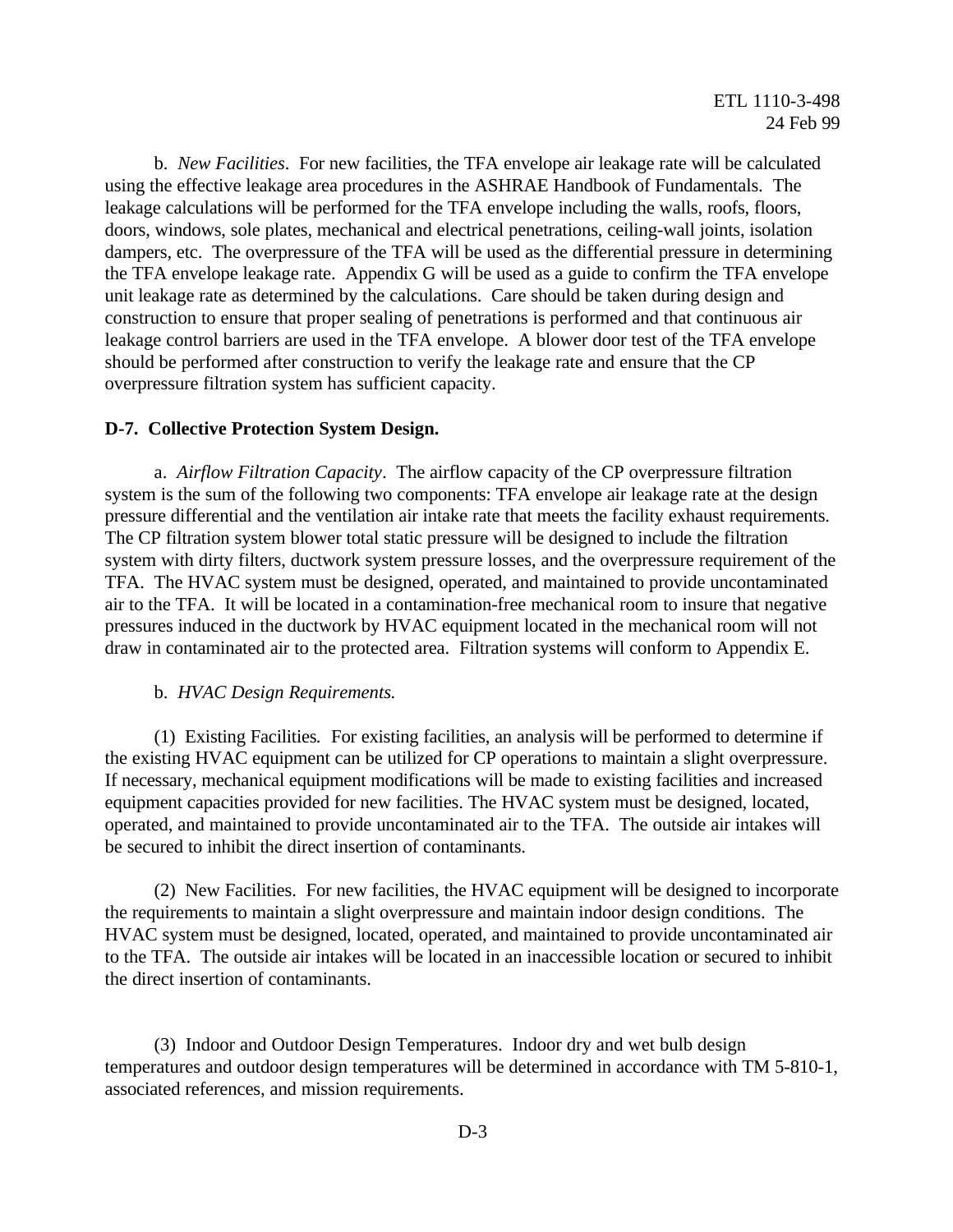(4) Outside Air Occupant Ventilation Rate. The outside air intake rate per occupant will conform to ASHRAE Standard 62 and facility mission requirements.

# **D-8. Collective Protection Operation and Maintenance Requirements.**

a. *Control System Location*. The CP control system will be located in the mechanical room.

b. *CP System Operational Testing*. Periodic CP system monitoring should be performed to ensure it is in good operating condition.

c. *Filter System*. In addition to the manufacturer's recommended maintenance requirements, the filter replacement and testing requirements discussed below should be followed.

(1) HEPA Filter. The initial resistance of the HEPA filter is typically 250 Pa (1.0 inch wg). The HEPA filter should be replaced when it is loaded and the static pressure differential reaches about 750 Pa (3.0 inches wg). The HEPA filter pressure drop will be monitored at the CP system control panel with annunciation when the dirty filter pressure drop is reached.

(2) Adsorption Filter. The adsorber filter should be replaced as required in FM 3-4 and mechanical leak tested with a fluorocarbon refrigerant gas after filter replacement.

(3) Airflow Testing. The filtration system airflow rate should be periodically tested and rebalanced as necessary to maintain the design airflow rate.

(4) Filtration System Testing. The filtration system will be field leak tested by an independent testing agency after installation. The system should also be mechanical leak tested every 12 months and after replacement of the HEPA filter or adsorber filter. The design must ensure that adequate filter access is provided.

e. *Operating Instructions*. Operating instructions will describe, in short and concise language, the steps required to operate the CP system. All CP system control switches and indicators will be clearly marked and identified.

f. *Operation and Maintenance Manual*. An operation and maintenance manual will be provided and will contain system operating instructions, emergency operation instructions, preventive maintenance information, troubleshooting, corrective maintenance, critical instructions, and a spare parts list.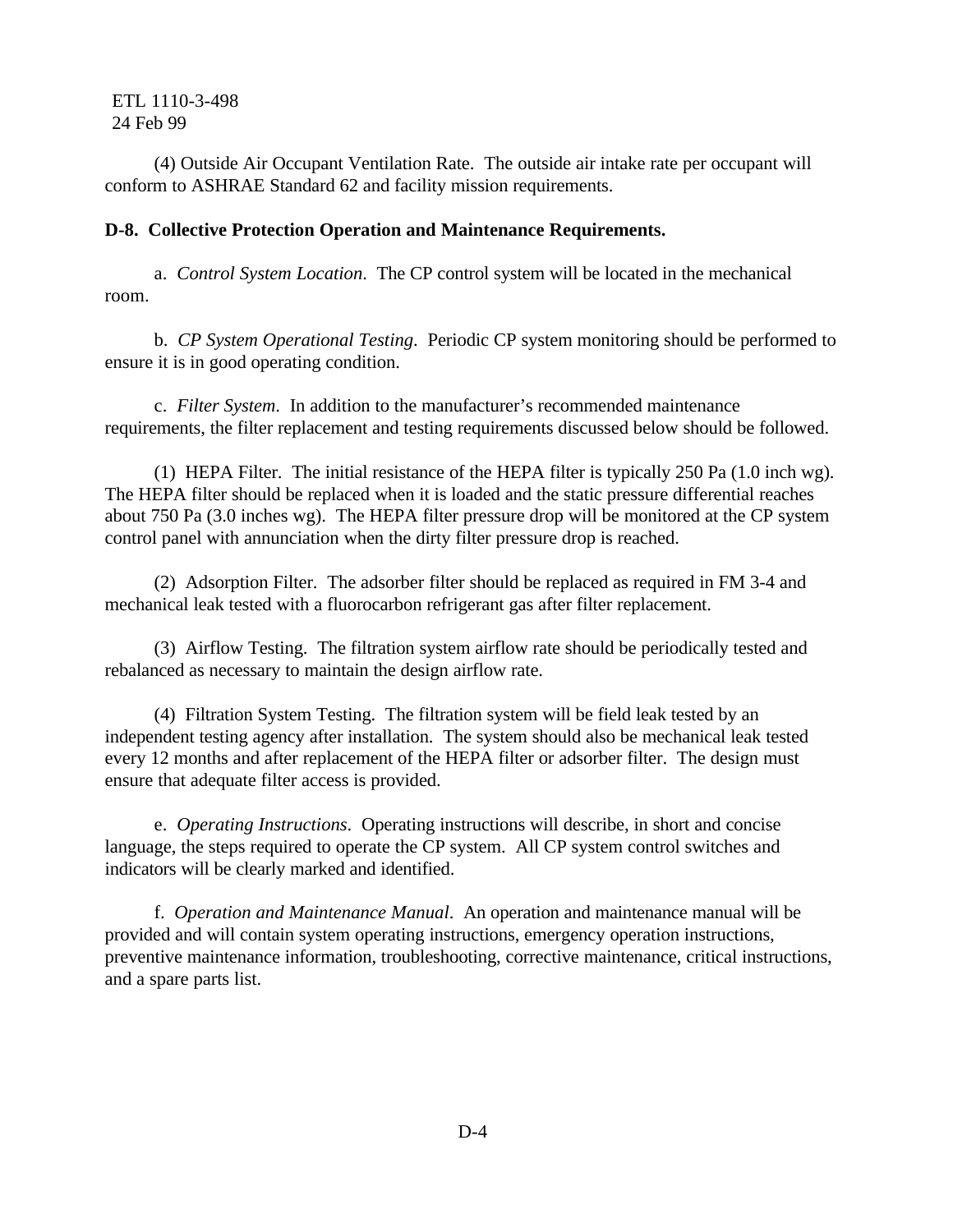# APPENDIX E

# FILTRATION EQUIPMENT

## **E-1. Collective Protection System Design.**

If the CP filtration system is located in a contaminated environment; i.e., outside the TFA envelope, the CP filtration system will be designed as a blow-through system with the blower located before the CP filtration system. If the CP filtration system is located in a clean environment; i.e., inside the TFA envelope, and draws in the contaminated air through a ductwork system, it will be designed as a draw-through system with the blower located after the CP filtration system. The CP filtration system blower total static pressure will be designed to include the filtration system with dirty filters, ductwork system pressure losses, and the overpressure requirement of the TFA.

## **E-2. Filtration Systems.**

The filtration system is the most critical part of the CP overpressure system. A number of filtration systems are available from both the military and commercial suppliers. If commercial filter systems are used, the mechanical system designer should have the technical expertise to prepare specifications that meet military filter system requirements. For continuously operated filter systems, accessory equipment such as moisture eliminators and large particulate filters will be considered for protection of the filter system.

a. *Military Filtration Systems*. Military filtration units are typically provided as Government-furnished equipment (GFE). Military equipment provided as GFE has the advantage of being pre-approved for use on Government installations, while commercially available equipment requires additional Government quality testing.

(1) Fan Filter Assembly (FFA) 580. The FFA-580 filtration unit provides chemical filtration with a designed capacity of 283 L/s (600 cfm) at 3,750 Pa (15.0 inches wg) using a 2.24 kW (3-HP) motor. The FFA-580 contains a HEPA filter and an ASZM-TEDA carbon adsorber designed for a residence time of 0.25 seconds. The FFA-580 is designed for standby operation and is not intended for continuous duty.

(a) Air Tempering. The FFA-580 unit does not provide air tempering of the filtered air. For Class I and II facilities, the filtered air can be either ducted directly into the facility air handling unit return ductwork or discharged directly into the TFA. The existing mechanical system provides tempering of the air and must be located within the TFA envelope. If the FFA-580 unit is used to pressurize Class III facilities, the filtered outside air will be discharged directly into the TFA and the TFA temperature will approach outside ambient conditions.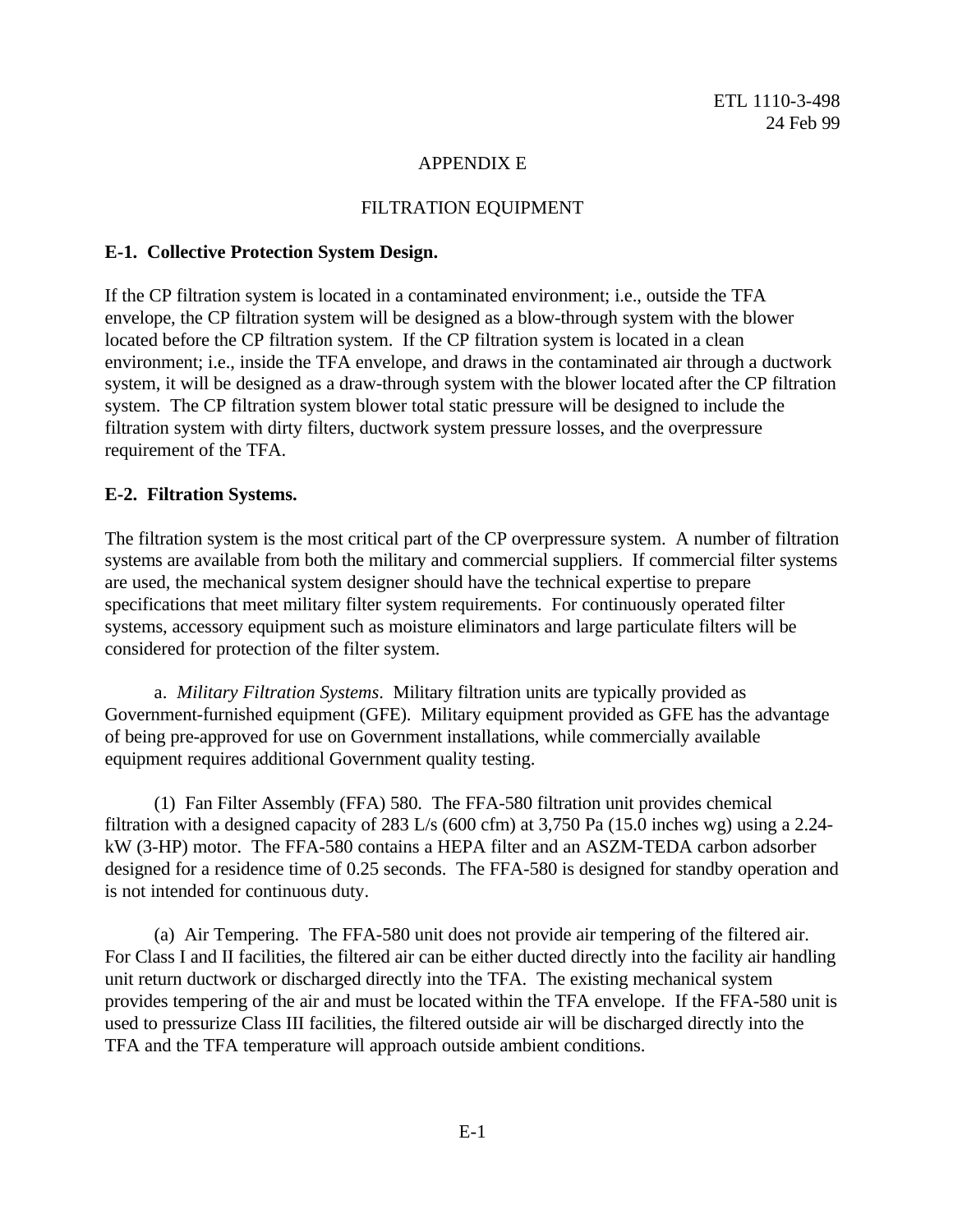(b) Filtered Airflow Rate. The FFA-580 is provided with an adjustable iris valve (variable diameter orifice) at the blower inlet. The iris valve is used to maintain the airflow rate for differing field conditions and will be field adjusted to maintain a maximum airflow rate of 311 L/s (660 cfm). Adjusting the FFA-580 unit for this airflow rate allows the unit to maintain the minimum 283 L/s (600 cfm) airflow rate when the HEPA filter becomes slightly loaded with dirt and atmospheric dust. Airflow rates above 311 L/s (660 cfm) should be avoided because higher airflow rates reduce filter adsorption capacity and residence time. The FFA-580 unit does not have a prefilter and therefore the HEPA filter will load more quickly than a filtration system with a prefilter. The FFA-580 unit requires periodic airflow testing to ensure it is maintaining an airflow rate in the range of 283 L/s (600 cfm) to 311 L/s (660 cfm). An airflow rate of 283 L/s (600 cfm) will be used for design of the overpressure filtered air system and an airflow rate of 311 L/s (660 cfm) will be used to design the HVAC system heating and cooling loads. The FFA-580 blower unit can be used for both 50 and 60 Hz power supply. This will result in different airflow rates and static pressure values and needs to be considered in the facility design. The FFA-580 blower will produce a calculated temperature rise of 4.4 degrees C (8.0 degrees F) at standard conditions. Actual tested conditions to determine the air temperature rise across the blower unit indicated in certain conditions the air temperature rise can be higher than the calculated value. It is recommended that a temperature rise of 5.5 degrees C (10 degrees F) be used across the FFA-580 blower unit.

(2) The M49 Adsorption Filter. The M49 adsorber is a military developed and produced gas adsorber. Quality control and testing is also provided and managed by the military. The M49 filter comes in two sizes: 283 L/s (600 cfm) and 566 L/s (1,200 cfm). The M49 adsorber is of modular design and can be stacked in multiples to achieve a higher airflow rate. When compared to commercially available adsorber filters, the M49 requires only one stage of filtration for an airflow rate of 566 L/s (1,200 cfm). Therefore, using the M49 will require somewhat less floor space than a commercial filter system. The M49 pressure drop is approximately 1,750 Pa (7 inches wg) lower than a comparable commercially available filter. The lower static pressure drop results in less initial blower cost due to the lower static head requirement. For CP filtration systems that operate continuously, the lower static pressure drop of the M49 results in lower operating costs. However, for CP systems that operate only when needed, the energy cost savings will be minor. The M49 carbon trays are refillable by the Government. The disadvantage of the M49 filter is its relatively high initial cost compared to commercially available filters. The M49 adsorption filter requires prefilters, HEPA filters, and test sections or test points similar to commercial filter systems. To procure the M49 filter, contact the Technical Director, U.S. Army Edgewood Research, Development and Engineering Center, ATTN: SCBRD-ENP-A/ Fixed Installation Engineer, 5183 Blackhawk Road, Aberdeen Proving Ground, MD 21010-5423.

b. *Commercial Filtration Systems*. Commercial filtration systems are of modular sectional design and each section can filter 165 L/s (350 cfm) to 590 L/s (1,250 cfm) with two stages of adsorption. The CP overpressure filter system will require, in series, the following filter sections: roughing filter, prefilter, an initial HEPA filter, either one or two stages of adsorbers, and a final HEPA filter. The actual type and number of filters required will depend upon what is to be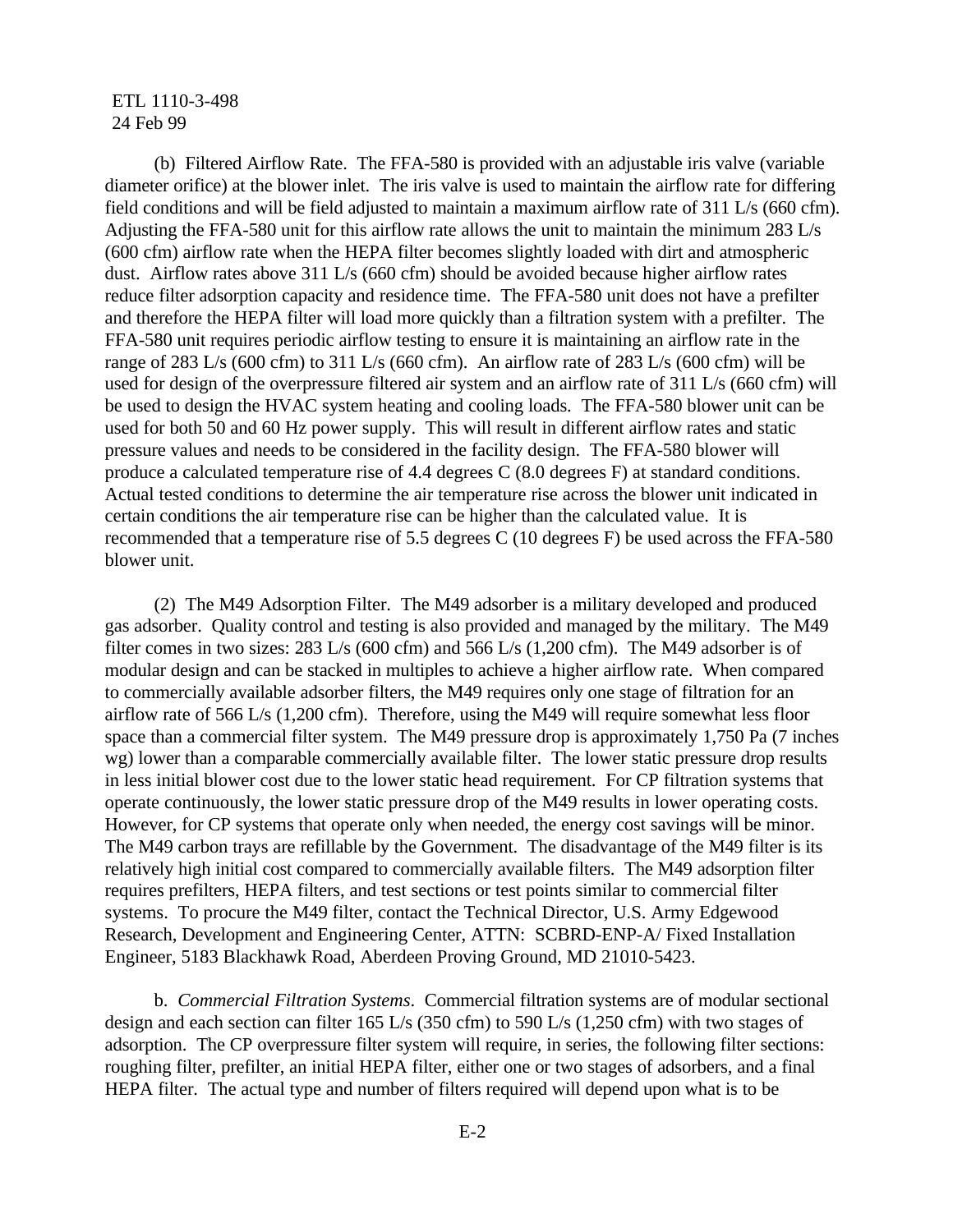filtered. Test sections can be provided with the filtration system to ease in-place leak testing of the system, isolate which filter section fails the leak test, and for future leak testing of the filter system. To test the carbon adsorbers, typically testing injection and sampling ports that are located before and after the filter system will be adequate in testing a single stage adsorption system. To test two stages of adsorption, a test section will be required between the stages. To test HEPA filters, test sections will be required for sampling after the HEPA filter. Test ports must be placed at a location where good mixing will occur or the test ports must be located approximately 10 duct diameters before and after the filter system. The filter system will be quality assurance tested in accordance with ASME N510 and MIL-PRF-32016(EA). Current commercial filtration systems are of nuclear grade safety class design and are designed for use primarily by the nuclear industry. The commercial filtration systems meet quality assurance requirements for nuclear facility applications (ASME NQA-1) and generic seismic requirements in IEEE Standard 344. Commercial filtration systems used for certain applications, primarily for containment, warrant the use of ASME NQA-1 and IEEE 344.

(1) Filter Housing. The filter housing will be a bag-in and bag-out design conforming to the applicable sections of ASME N509 and will be constructed of type 304 stainless steel. For applications where contaminants will be continuously filtered, bags for the bag-in and bag-out ports will be provided. For applications where contaminants will rarely be filtered, bags for the bag-in and bag-out ports are not required.

(2) Roughing Filter. Continuously operated filter systems will have a roughing filter with an average efficiency of 25 to 30 percent when tested in accordance with ASHRAE 52.1. The roughing filter extends the life of the intermediate filter or prefilter and reduces its change frequency.

(3) Prefilter. The prefilter or intermediate filter will have an average efficiency of 80 to 85 percent when tested in accordance with ASHRAE 52.1. The prefilter extends the life of the HEPA filter and reduces its change frequency.

(4) HEPA Filter. The HEPA filter frame and filter media will meet the construction, material, testing, qualification, and documentation requirements of ASME N509, ASME N510, and UL 586 and will have a filter efficiency of 99.97 percent at a 0.3 Fm diameter particle size when tested in accordance with the MIL-STD-282 dioctyl phthalate (DOP) test method. The filter frames will meet the requirements of ASME AG-1a, Section FC. The HEPA filter medium will meet the requirements of MS MIL-F-51079D.

(5) Adsorption Filter. The adsorber charcoal media will be designed to adsorb aerosol with a minimum residence time of 0.25 seconds and will meet the requirements of MIL-PRF-32016(EA). Typically, for commercial filters, two stages are required to achieve the 0.25 second residence time at airflow rates of 330 L/s (700 cfm) to 590 L/s (1,250 cfm). One stage of filteradsorption can be used for airflow rates from 165 L/s (350 cfm) to 295 L/s (625 cfm). For unknown threats and adsorption of volatile agents, ASZM-TEDA carbon conforming to EA-C-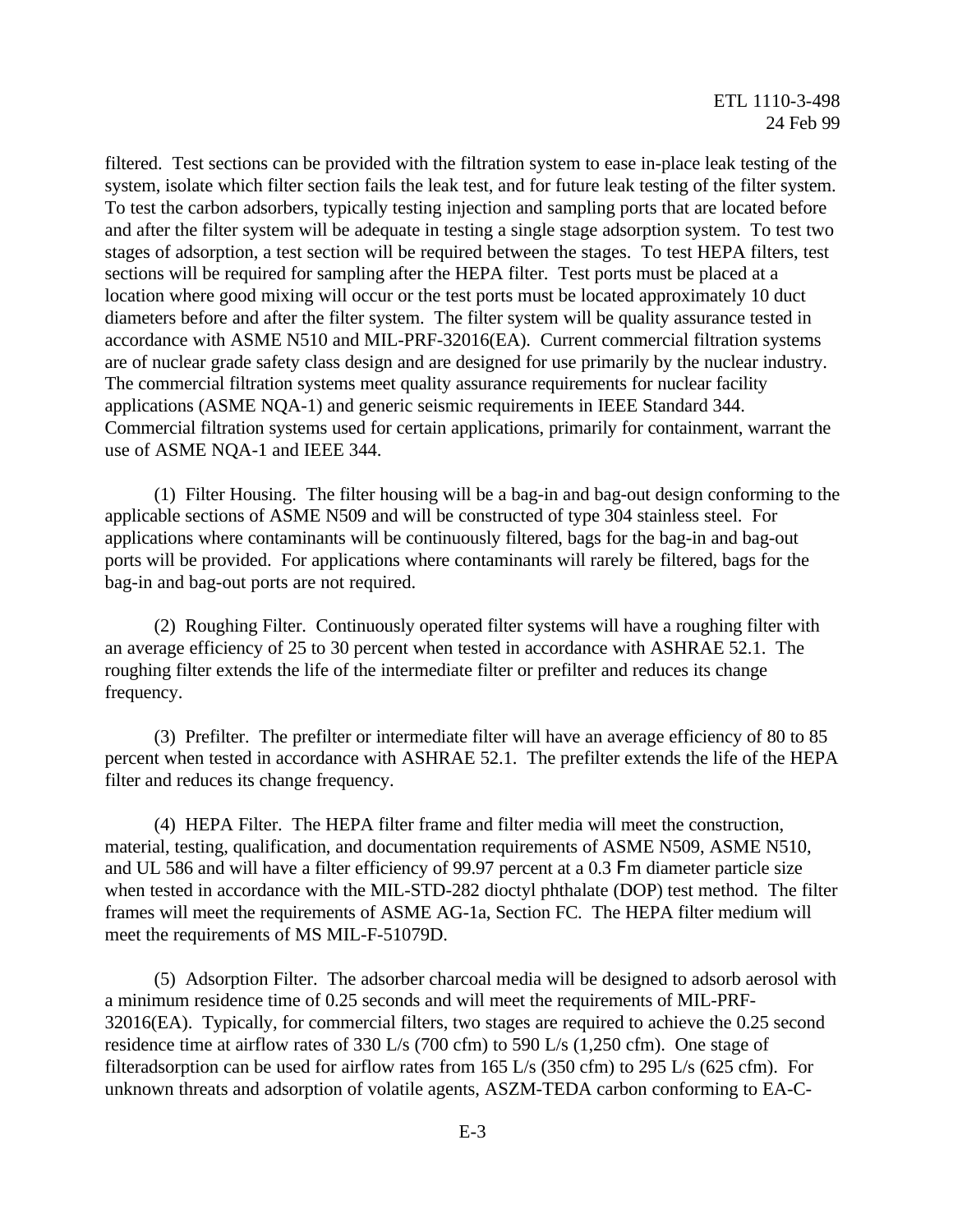1704 will be used. If the threat is known, the use of ASZM-TEDA may not be required. This will depend upon the chemical volatility of the threat. If agents of higher volatility, such as hydrogen cyanide and cyangen chloride are not a threat, activated carbon (not impregnated carbon) will suffice. The static pressure drop through an ASZM-TEDA adsorber that meets the requirements of MIL-PRF-32016(EA) is approximately 625 Pa (2.5 inches wg) for a 235 L/s (500 cfm) adsorber. A sample of the ASZM-TEDA carbon must be provided by the filter manufacturer for testing at the U.S. Army Edgewood Research, Development and Engineering Center (ERDEC) as stated in MIL-PRF-32016(EA). Funding for ERDEC testing is provided by the user. Filter trays not contaminated by chemical surety materials or by super toxic materials can be refilled by the manufacturer, but any contaminated carbon must be disposed of by the owning activity in accordance with local, state, and federal regulations. A license must be obtained from the U.S. Department of Commerce before an adsorption filter containing ASZM-TEDA carbon can be shipped outside the United States.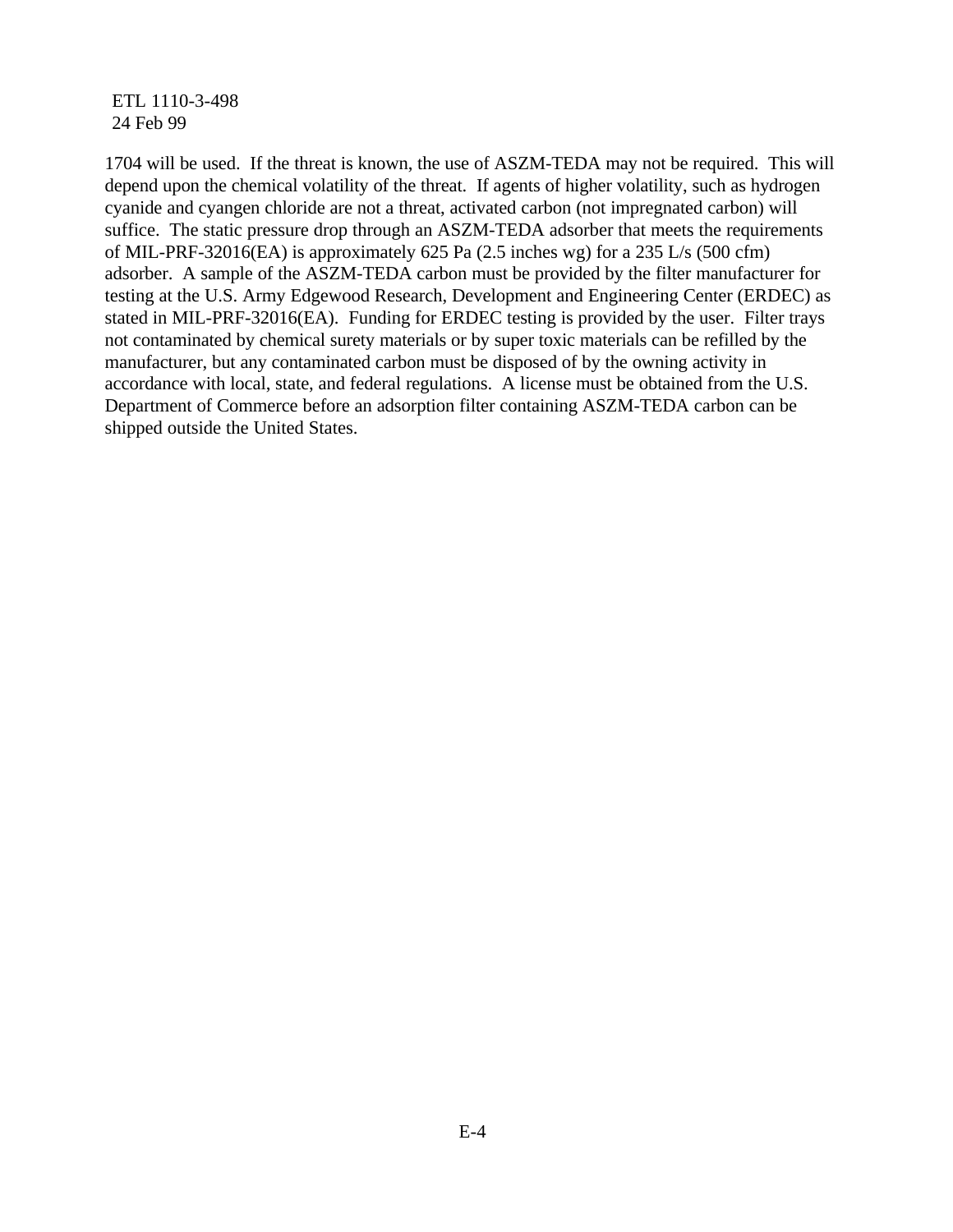## APPENDIX F

# AIRLOCKS AND PERSONNEL PROCESSING

#### **F-1. Airlock Description.**

Airlocks will be used in Class I facilities where an overpressure must be maintained during collective protection operations.

a. *Stand-Alone Two-Stage Airlock*. As shown in Figure F-1, the stand-alone two-stage airlock has outer first stage and inner second stage compartments. Clean airflow is provided by a dedicated filter blower unit connected to the inner compartment at the filtered air inlet. The standalone airlock is designed for a 94 L/s (200 cfm) filter blower unit and intended for retrofitting to existing facilities. The outer compartment is used to remove protective garments while it is being continuously purged by the flow of filtered air. After protective garments are removed, personnel enter the inner compartment which is then purged of vapors during the dwell cycle. After the dwell period, personnel enter the toxic-free area (TFA).

b. *Integral Single-Stage Airlock*. As shown in Figure F-2, the integral single-stage airlock is provided with filtered air from the TFA. The overpressure in the TFA will cascade through the airlock, thereby continuously purging contaminants from the airlock. The design airflow rate will be determined by equation C-1. The airlock is used to remove protective garments while it is being continuously purged by the flow of filtered air. After the protective garments are removed, the airlock will be purged of vapors during the dwell cycle. After the dwell period, personnel enter the TFA.

#### **F-2. Airlock Features.**

The following features are common to an integral or stand-alone airlock.

a. *Timers*. A mechanical bell timer to time the dwell and purge cycles is required in each compartment.

b. *Windows*. A window is required at each compartment to determine if it is occupied.

c. *Lights*. Lights are required because the interior lacks adequate natural lighting.

d. *Purge Vents*. The two-stage airlock has fixed rather than adjustable purge vents because it has a dedicated filter blower unit that makes the airflow rate easy to maintain. For an airlock without a dedicated filter blower unit, a variable area purge vent or flow control valve is required to adjust the airflow rate and maintain the required purge rate.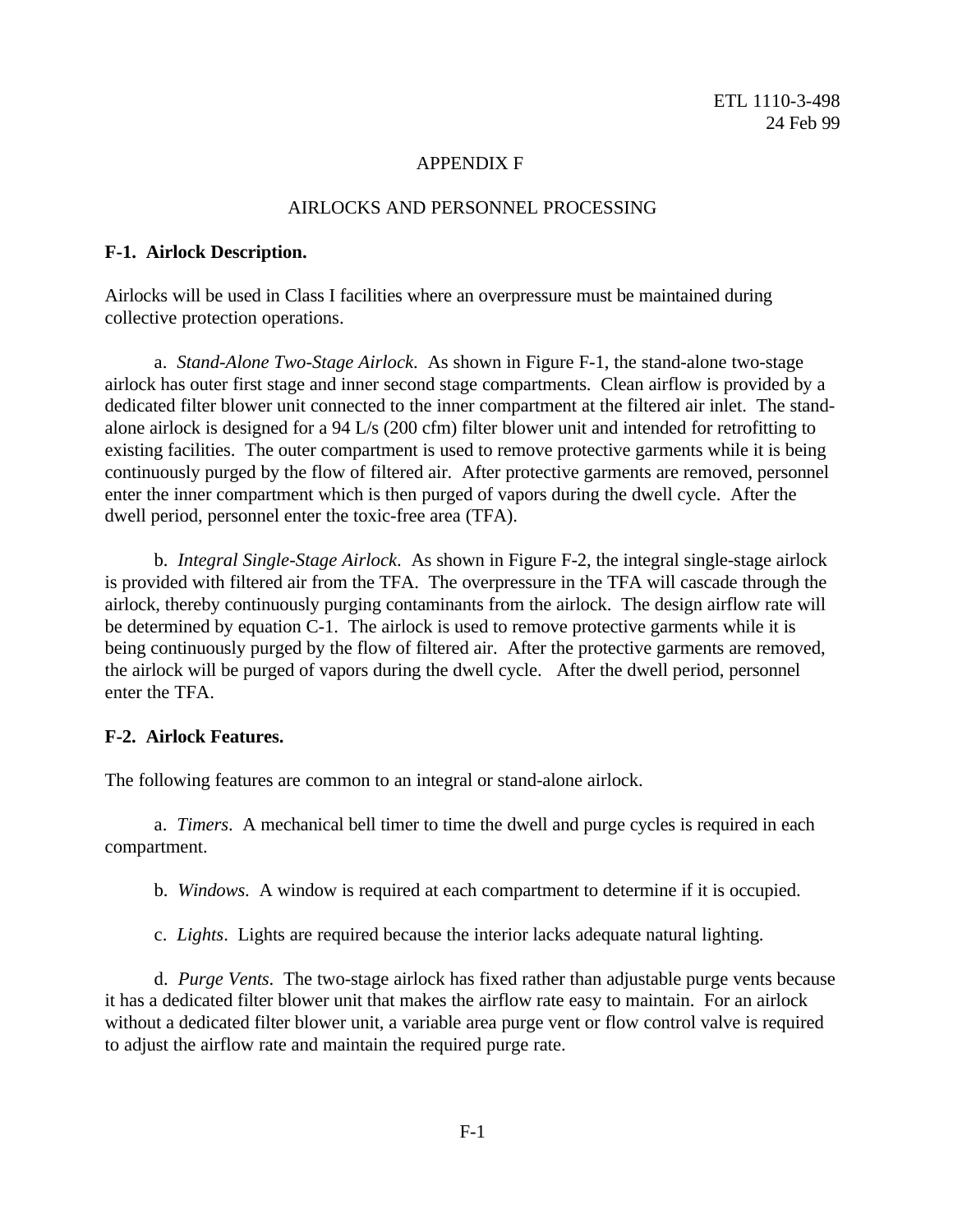

NOTES:

- ".<br>1. AIRLOCK INNER AND OUTER COMPARTMENTS ARE APPROXIMATELY 1350 (54") WIDE<br>BY 11**00 (44") LO**NG BY 2130 (7") HIGH MEASURING FROM INTERIOR SURFACES. INTERNAL VOLUME IS 3.27  $m^3$  (115.5 FT<sup>3</sup>).
- 2. THE TRASH BAG CONTAINER AND DECON KIT STORAGE BIN ARE 375 (15") LONG.
- 3. VENT HOLES ON THE OUTER WALL START 125 (5") FROM THE CEILING. VENT HOLES ON THE INNER WALL START 125  $(5")$  FROM THE FLOOR.
- 4. MECHANICAL BELL TIMERS ARE 1830 (6) ABOVE THE FLOOR.
- 5. THE FILTERED AIR INLET HOLE IS 300 (12") BELOW THE CEILING.
- 8. FOR MAIN FACILITY EXISTING DOORS THAT ARE 900 (38") WIDE, USE INNER AIRLOCK AND OUTER DOORS THAT ARE 900 (36") WIDE. THE AIRLOCK INNER AND OUTER COMPARTMENTS<br>WILL BE APPROXIMATELY 1450 (58") WIDE BY 1100 (44") LONG BY 2130 (7") HIGH MEASURING **FROM INTERIOR SURFACES. INTERNAL VOLUME IS 3.51 m<sup>3</sup> (124 FT<sup>3</sup>).**

Figure F-1. Two-Stage Airlock Diagram.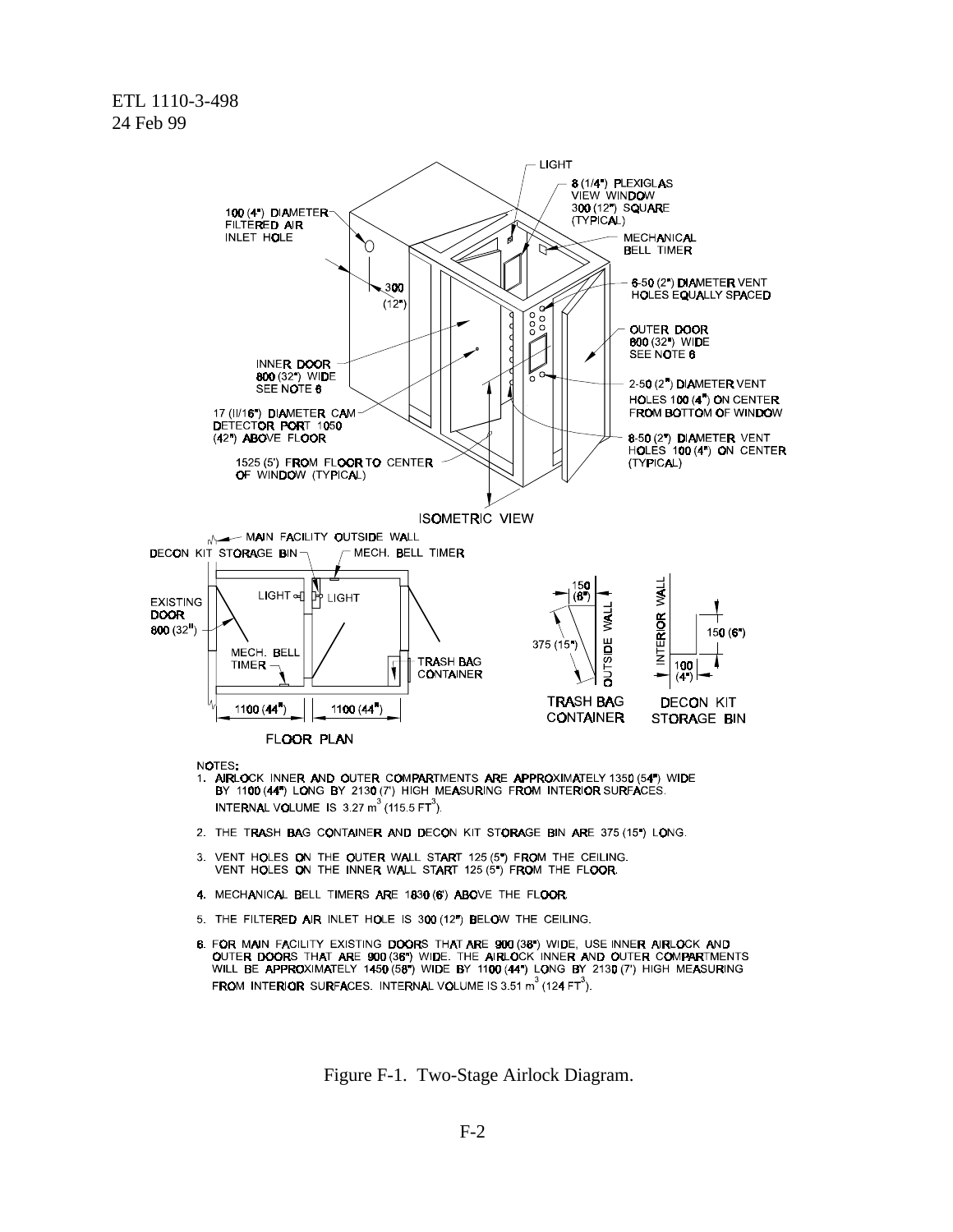

NOTES:

- 1. AIRLOCK COMPARTMENT IS APPROXIMATELY 1400 (56") WIDE BY 2000 (80") LONG BY 2200 (88") HIGH MEASURING FROM INTERIOR SURFACES.
- 2. INTERIOR VOLUME IS 6.16 M $^3$  (228 FT $^3$  ).
- 3. THE TRASH BAG CONTAINER AND DECON KIT STORAGE BIN ARE 375 (15") LONG.
- 4. BOTTOM OF EXHAUST AIR LOUVER IS 8" ABOVE THE FLOOR.
- 5. THE MECHANICAL BELL TIMER IS 1830 (72") ABOVE THE FLOOR.
- 6. THE SUPPLY AIR DIFFUSER IS CENTERED BETWEEN THE SIDE WALLS AND 300 (12") FROM THE INNER DOOR.

Figure F-2. Single-Stage Airlock Diagram.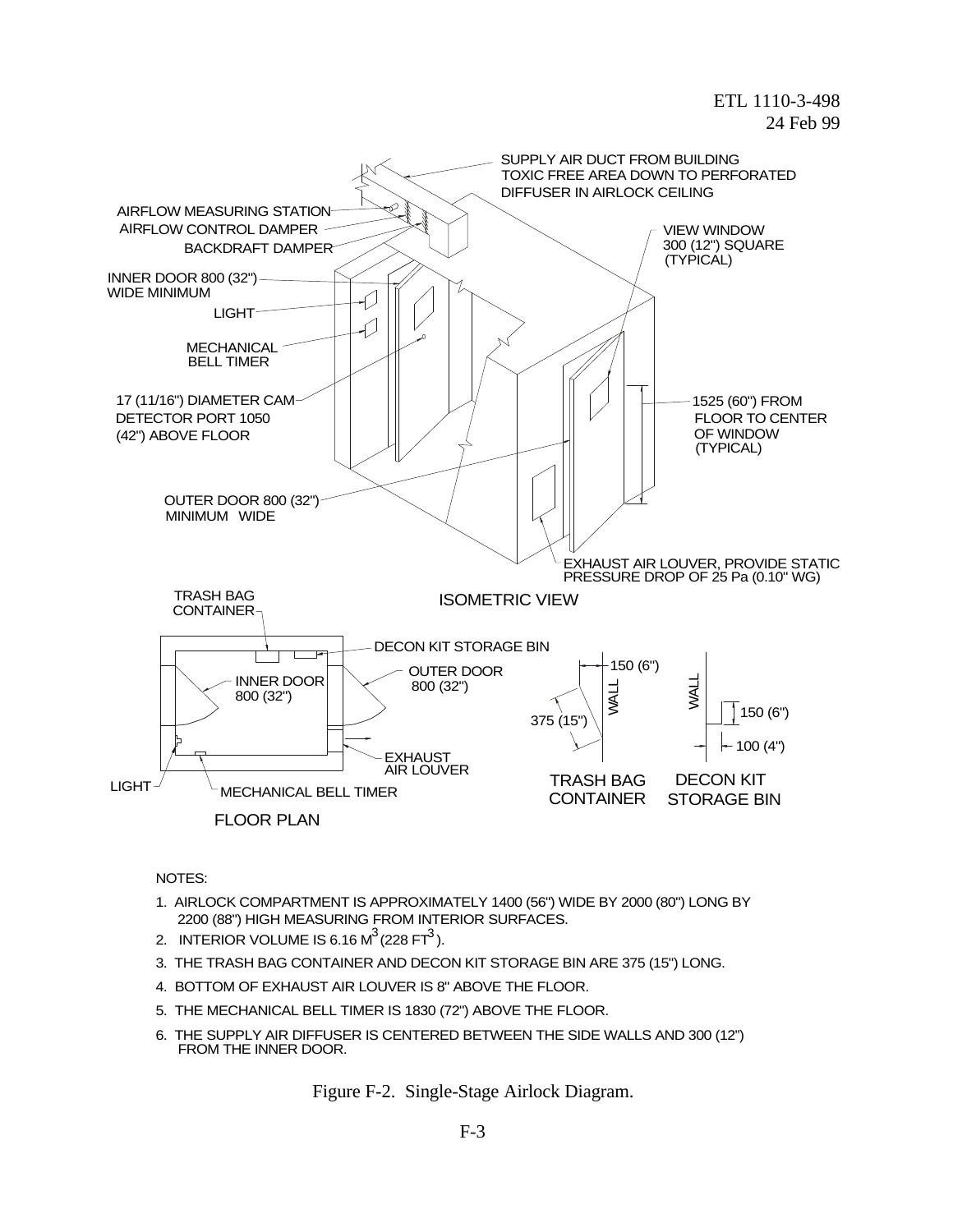e. *Monitoring Port*. The monitoring port allows the chemical agent monitor (CAM) detector inlet to be inserted into the outer compartment by a CAM operator located in the inner compartment. This allows the CAM operator to determine if there is agent vapor in the outer compartment. With a negative reading in both the G and H mode (about 10 seconds each), the operator may determine that a shorter or longer dwell period is required. A second CAM check for sorbed vapor can then be performed in the inner or second stage compartment.

f. *Caulking*. Caulking should be applied to all joints to limit uncontrolled air leakage.

g. *Paint*. Painting the interior and exterior surfaces with epoxy paint is required to minimize the sorption of liquid and vapor agent.

h. *Instructional Signs*. Basic personnel processing instructions should be provided on the outer and inner doors.

i. *Clothing Chute or Trash Bag Container*. A clothing chute allows contaminated clothing to be removed from the airlock and discarded outdoors without re-exposure of personnel to the contaminated atmosphere. As an alternative, plastic trash bags can be placed in the airlock so that personnel can seal clothing in the bag after removal. The bag is then removed by the next group entering the airlock. If a clothing chute is not provided, a trash bag container should be provided.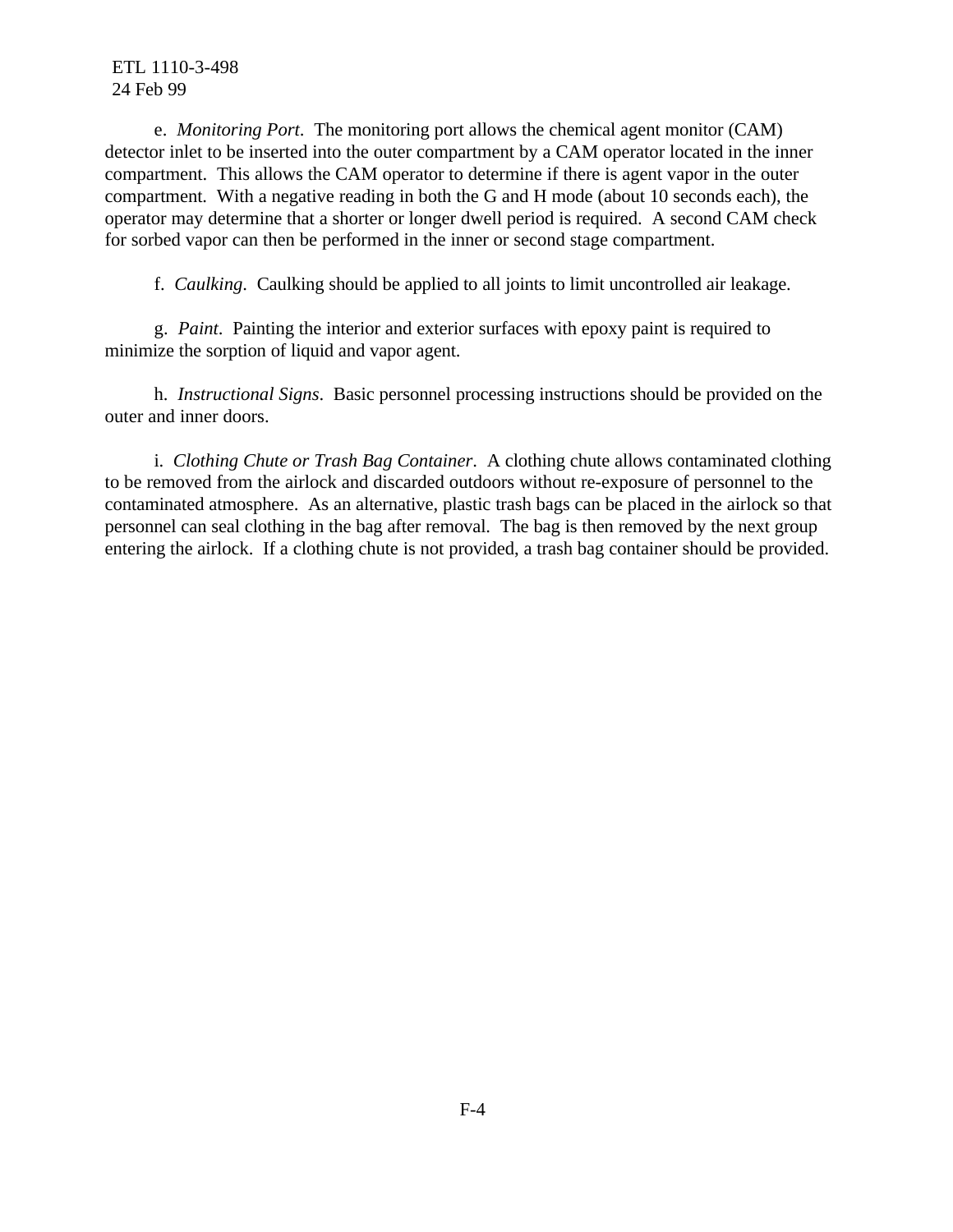# **F-3. Recommended Airlock Signs.**

Recommended signs to be stenciled on the airlock are shown in Tables F-1 and F-2.

| Table F-1<br><b>Stand-Alone Two-Stage Airlock Signs</b>                                                                                                                                                                                                                                                                                                                      |                                                                                                                                                                                                                                                                                                                                                                                 |  |  |  |
|------------------------------------------------------------------------------------------------------------------------------------------------------------------------------------------------------------------------------------------------------------------------------------------------------------------------------------------------------------------------------|---------------------------------------------------------------------------------------------------------------------------------------------------------------------------------------------------------------------------------------------------------------------------------------------------------------------------------------------------------------------------------|--|--|--|
| Sign Text                                                                                                                                                                                                                                                                                                                                                                    | Location                                                                                                                                                                                                                                                                                                                                                                        |  |  |  |
| 1. Two-Stage Airlock<br>2. Do Not Open if Airlock is Occupied<br>3. Upon Entering, Set Timer for 4 Minutes<br>4. Remove Mask Only After 4-Minute Purge<br>and/or CAM Check<br>5. Filtered Air Input<br><b>CAM Check Port</b><br>6.<br>7. Remove Outer Garments Before<br>Processing to Next Compartment if<br><b>Exposed to Chemical Agent</b><br>8. Set Timer for 4 Minutes | 1. Above the outer door.<br>2. On the outer door.<br>3. On the outer door below the other sign.<br>4. On the second door, read from the outer<br>compartment.<br>5. Near the filtered air inlet.<br>6. On the second door above the CAM port.<br>7. On the second door, read from the outer<br>compartment, below the other sign.<br>8. On the second door, read from the inner |  |  |  |
|                                                                                                                                                                                                                                                                                                                                                                              | compartment.                                                                                                                                                                                                                                                                                                                                                                    |  |  |  |

| Table F-2<br><b>Integral Single-Stage Airlock Signs</b>                                                     |                                                                                                                  |  |  |  |
|-------------------------------------------------------------------------------------------------------------|------------------------------------------------------------------------------------------------------------------|--|--|--|
| Sign Text                                                                                                   | Location                                                                                                         |  |  |  |
| 1. Airlock<br>2. Do Not Open if Airlock is Occupied<br>3. After Removal of IPE, Set Timer for 3<br>Minutes* | 1. Above the outer door.<br>2. On the outer door.<br>3. On the outer door below the other sign.                  |  |  |  |
| 4. Remove Mask Only After 3-Minute Purge<br>and/or CAM Check**<br>5. CAM Check Port                         | 4. On the second door, read from inside the<br>airlock compartment.<br>5. On the second door above the CAM port. |  |  |  |

\* Actual time required is determined by equation C-1.

\*\* Actual purge time is determined by equation C-1.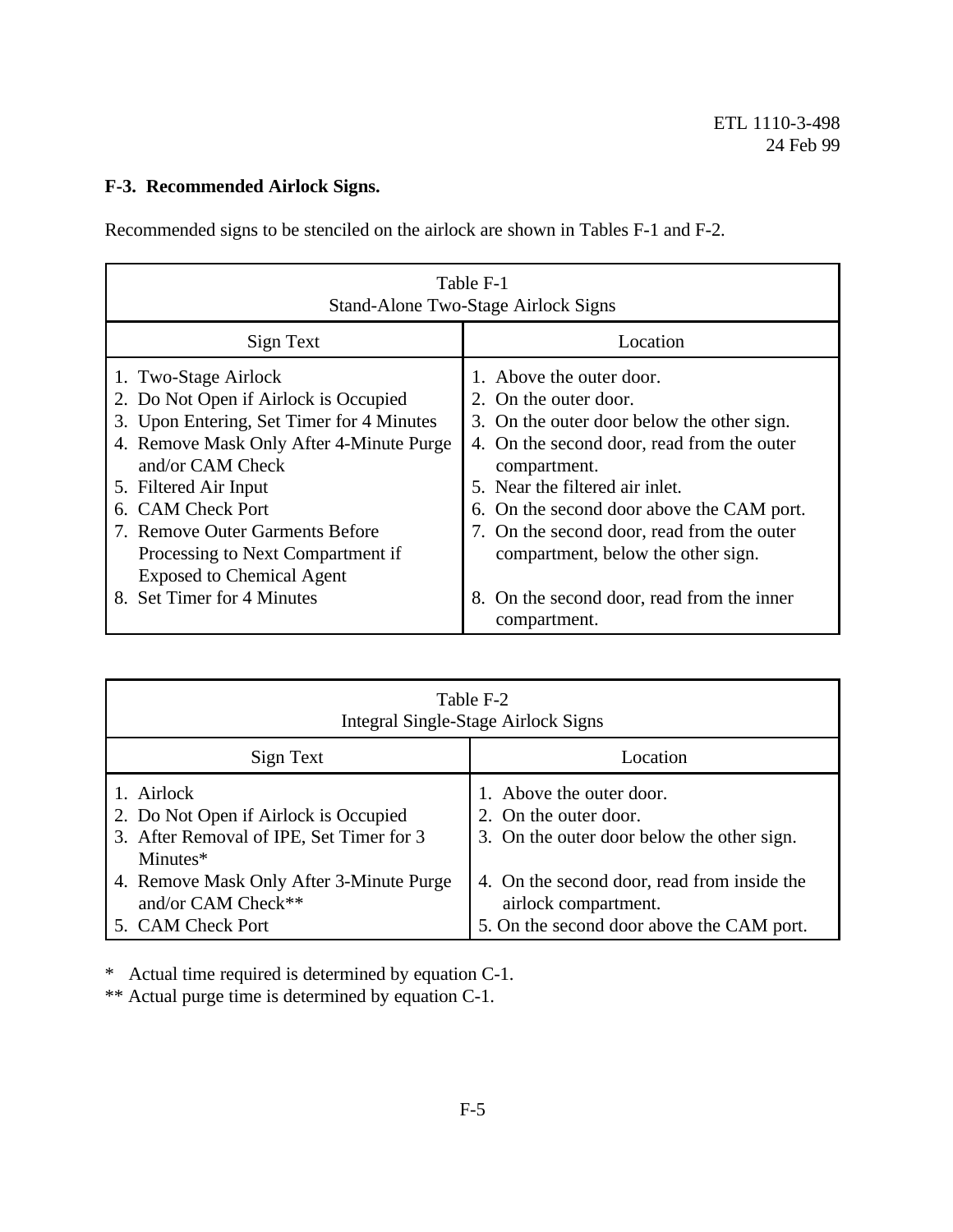# **F-4. Processing Procedure Recommendations.**

Processing procedures are the responsibility of the local command authority. Basic and commonly used ingress in-processing procedures are shown in Tables F-3 an F-4. If detector paper indicates liquid contamination on outer garments, open-air decontamination may be required before entering the airlock.

| Table F-3<br><b>Two-Stage Airlock Processing Procedures</b> |                                                                                                                                                                                                                                                                                                                                                                                                     |  |  |  |
|-------------------------------------------------------------|-----------------------------------------------------------------------------------------------------------------------------------------------------------------------------------------------------------------------------------------------------------------------------------------------------------------------------------------------------------------------------------------------------|--|--|--|
| Item                                                        | Description                                                                                                                                                                                                                                                                                                                                                                                         |  |  |  |
| $\mathbf{1}$                                                | Before entering the airlock first stage, ensure that the airlock filter blower unit is<br>operating and that air is being discharged from the purge vents.                                                                                                                                                                                                                                          |  |  |  |
| $\overline{2}$                                              | Look through the view window to ensure that the first stage is not occupied. If<br>unoccupied, enter the airlock first stage.                                                                                                                                                                                                                                                                       |  |  |  |
| 3                                                           | After entering the airlock first stage, remove any items left from the previous in-<br>processing group. Set the timer to 4 minutes. During the 4-minute dwell time,<br>remove outer garments and put them in the trash bag or clothing chute provided.                                                                                                                                             |  |  |  |
| $\overline{4}$                                              | When the 4-minute dwell time is complete, personnel in the second stage of the<br>airlock should check the first stage with a chemical agent monitor to ensure that the<br>contaminants have been sufficiently removed. After the first stage has been checked<br>and no contaminants have been detected, proceed to the second stage.                                                              |  |  |  |
| 5                                                           | After entering the second stage, set the timer for a 4-minute purge time. After the 4<br>minutes have elapsed, hold your breath, remove your mask, and enter the TFA.<br>Depending on user requirements, the mask is either placed in a mask bag, sealed, and<br>taken into the shelter for use during an emergency or the mask is left in the airlock<br>and removed by the next processing group. |  |  |  |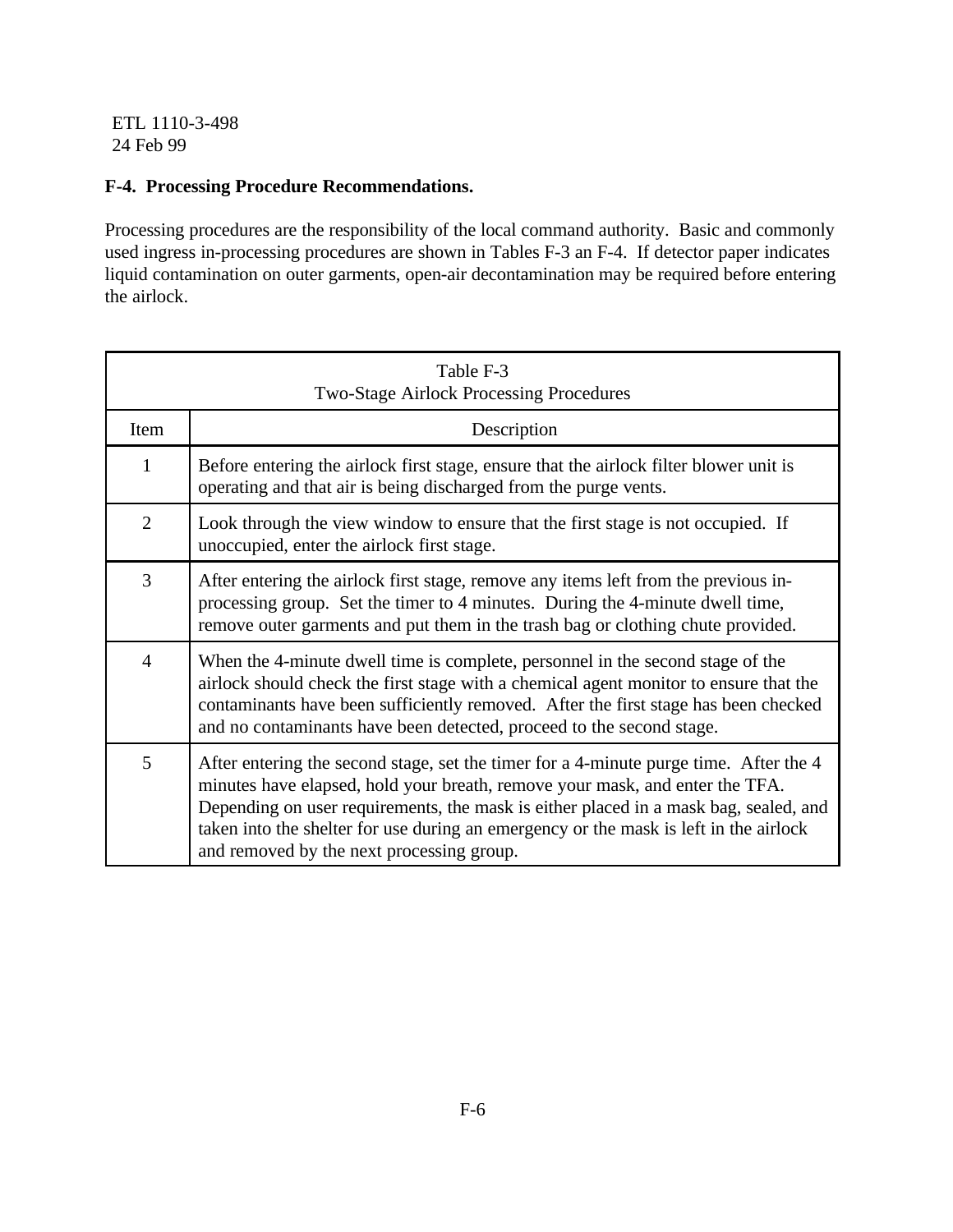| Table F-4<br><b>Single-Stage Airlock Processing Procedures</b> |                                                                                                                                                                                                                                                                                                                                                                                                     |  |  |  |
|----------------------------------------------------------------|-----------------------------------------------------------------------------------------------------------------------------------------------------------------------------------------------------------------------------------------------------------------------------------------------------------------------------------------------------------------------------------------------------|--|--|--|
| Item                                                           | Description                                                                                                                                                                                                                                                                                                                                                                                         |  |  |  |
| $\mathbf{1}$                                                   | Before entering the airlock, ensure that air is being discharged from the purge vents.                                                                                                                                                                                                                                                                                                              |  |  |  |
| $\overline{2}$                                                 | Look through the view window to ensure that the first stage is not occupied. If<br>unoccupied, enter the airlock.                                                                                                                                                                                                                                                                                   |  |  |  |
| 3                                                              | After entering the airlock, remove any items left from the previous in-processing<br>group. Remove outer garments and put them in the trash bag or clothing chute<br>provided. Set the timer for a 3-minute dwell time (or as determined by equation C-<br>$1$ ).                                                                                                                                   |  |  |  |
| $\overline{4}$                                                 | When the dwell time is complete, personnel in the toxic-free area should check the<br>airlock with a chemical agent monitor to ensure that the contaminants have been<br>sufficiently removed. After the airlock has been checked and no contaminants have<br>been detected, proceed to the toxic-free area.                                                                                        |  |  |  |
| 5                                                              | After entering the second stage, set the timer for a 4-minute purge time. After the 4<br>minutes have elapsed, hold your breath, remove your mask, and enter the TFA.<br>Depending on user requirements, the mask is either placed in a mask bag, sealed, and<br>taken into the shelter for use during an emergency or the mask is left in the airlock<br>and removed by the next processing group. |  |  |  |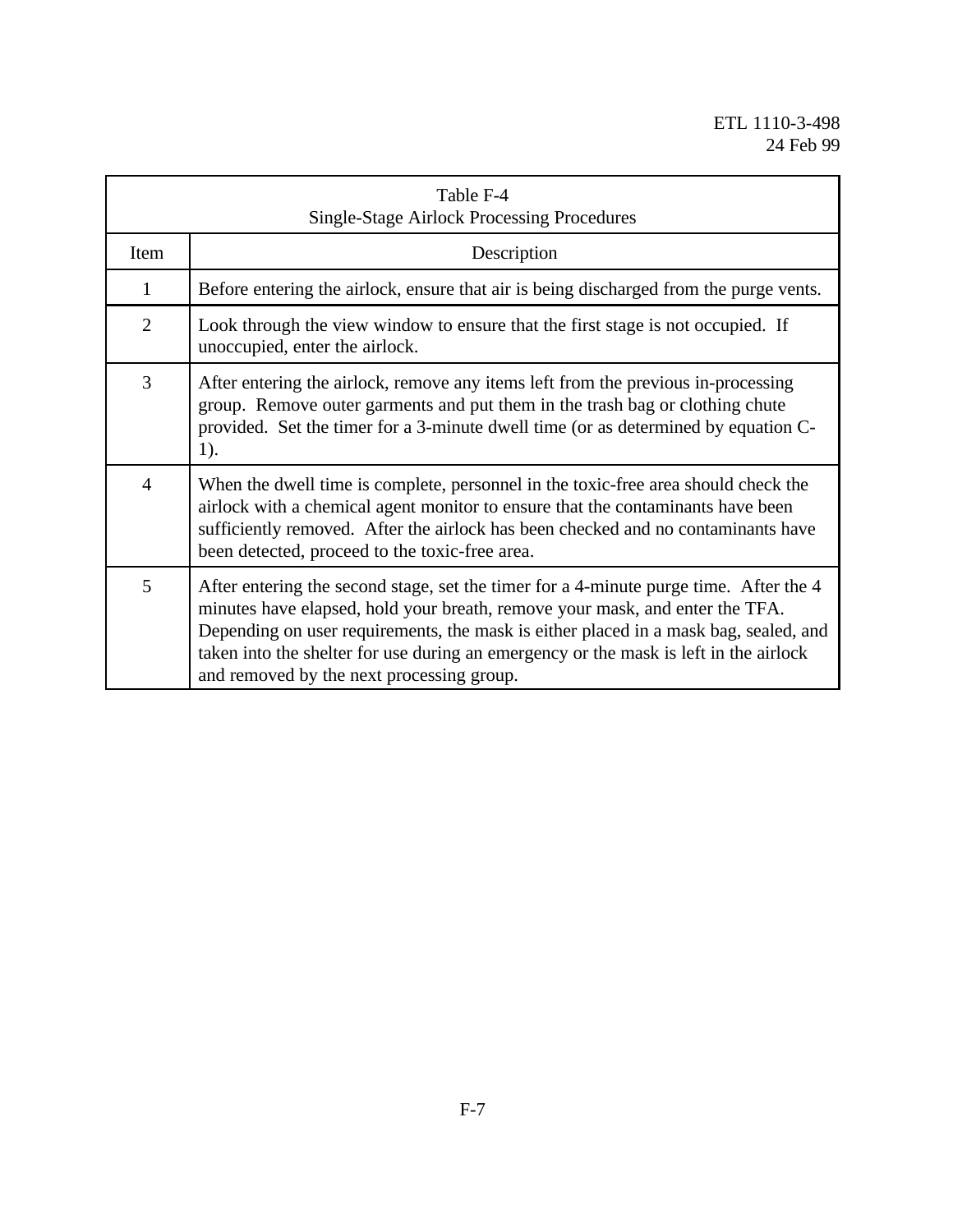#### APPENDIX G

#### FACILITY AIR LEAKAGE RATES

#### **G-1. Facility Envelope Air Leakage Database.**

The facility leakage information in Table G-1 results from field leakage testing with a calibrated blower door assembly. The graphs in Figures G-1 through G-9 show leakage characteristics for the facility construction types indicated.

#### **G-2. Facility Envelope Construction Types.**

Facility wall and roof construction is categorized into the general types below. These categories are referred to in the leakage characteristic graphs.

a. *Wall Construction Types*.

(1) Type 1: 25-mm (1-inch) stucco or siding, insulation, 20-mm (¾-inch) plaster or gypsum.

(2) Type 2: 25-mm (1- inch) stucco or siding, 200-mm (8-inch) concrete block or cast-inplace concrete, 20-mm (¾-inch) plaster or gypsum.

(3) Type 3: steel siding, insulation, steel siding.

(4) Type 4: 100-mm (4-inch) face brick, insulation, 300-mm (12-inch) concrete block or cast-in-place concrete, 20-mm (¾-inch) plaster or gypsum.

(5) Type 5: concrete thickness as indicated in millimeters (inches), insulation, 20-mm (¾ inch) plaster or gypsum. No windows.

b. *Roof Construction Types*.

(1) Type 1: slag or stone, felt membrane, insulation, steel siding.

(2) Type 2: slag or stone, felt membrane, lightweight concrete.

(3) Type 3: Concrete thickness in mm (inches), insulation.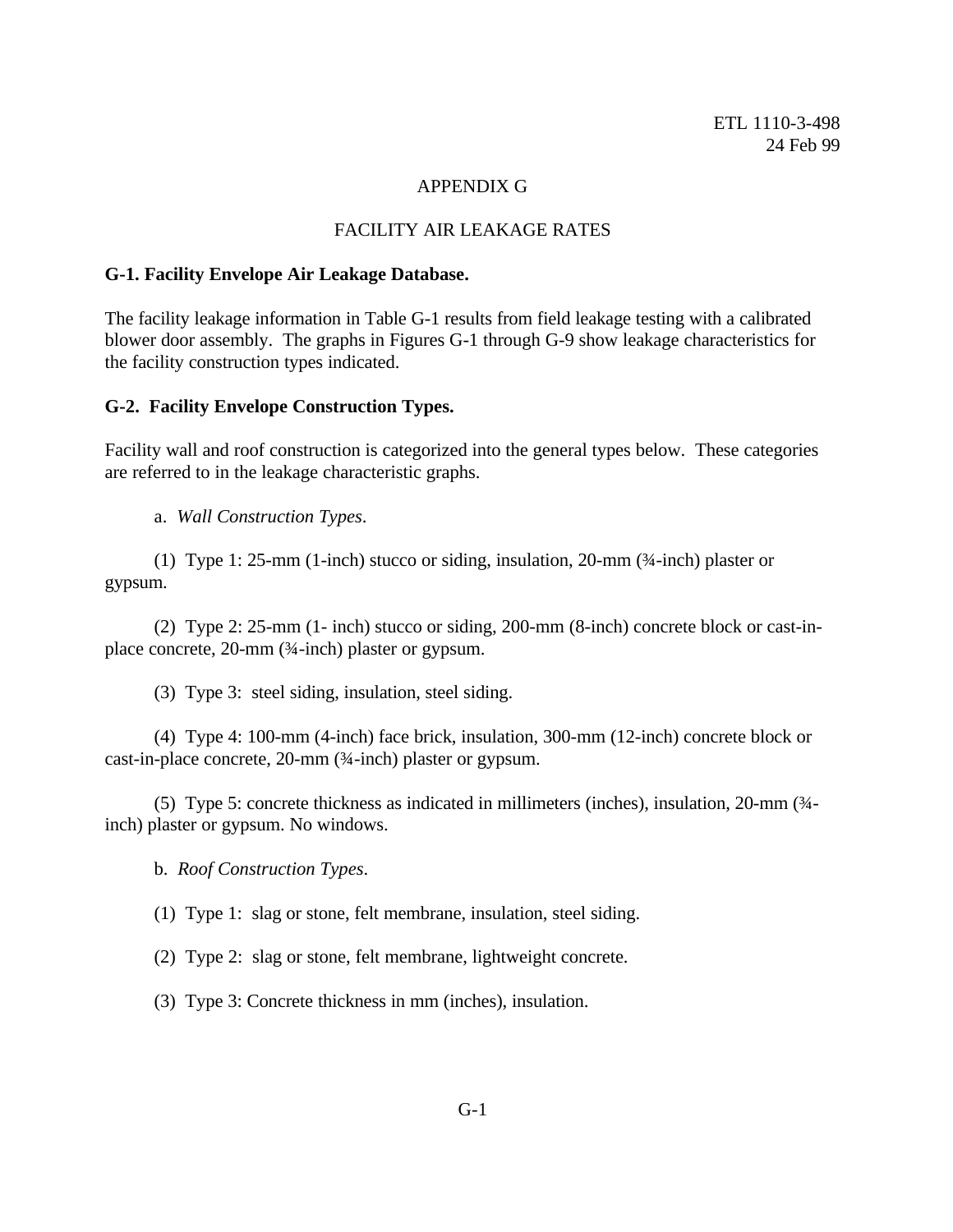| Table G-1      |                            |          |                   |                         |                               |                                |                               |                        |                               |
|----------------|----------------------------|----------|-------------------|-------------------------|-------------------------------|--------------------------------|-------------------------------|------------------------|-------------------------------|
|                | Facility Air Leakage Rates |          |                   |                         |                               |                                |                               |                        |                               |
|                |                            |          |                   | Airflow                 | Airflow                       | Area Unit                      | Area Unit                     | Volume Unit            | Volume Unit                   |
|                |                            |          |                   | Leakage Rate            | Leakage Rate                  | Leakage Rate                   | Leakage Rate                  | Leakage Rate           | Leakage Rate                  |
|                |                            |          |                   | @ 5 Pa                  | @ 75 Pa                       | @ 5 Pa                         | @ 75 Pa                       | @ 5 Pa                 | @ 75 Pa                       |
|                |                            | TFA Area | <b>TFA Volume</b> | $(0.02 \text{ in }$ wg) | $(0.3 \text{ in } \text{wg})$ | $(0.02 \text{ in } \text{wg})$ | $(0.3 \text{ in } \text{wg})$ | $(0.02 \text{ in wg})$ | $(0.3 \text{ in } \text{wg})$ |
| Bldg.          | <b>Building</b>            | sq m     | cu m              | L/s                     | L/s                           | L/s/m <sup>2</sup>             | L/s/m <sup>2</sup>            | $L/s/m^3$              | $L/s/m^3$                     |
| No.            | Function                   | (sq ft)  | (cu ft)           | (cfm)                   | (cfm)                         | $(cfm/ft^2)$                   | $(cfm/ft^2)$                  | $(cfm/ft^3)$           | $(cfm/ft^3)$                  |
|                | C <sub>3</sub>             | 7,061    | 94,582            | 516                     | 2,550                         | 0.0731                         | 0.3611                        | 0.0055                 | 0.0270                        |
|                |                            | (76,000) | (3,340,000)       | (1,094)                 | (5,421)                       | (0.0144)                       | (0.0713)                      | (0.0003)               | (0.0016)                      |
| 2              | Comm.                      | 412      | 1,006             | 185                     | 814                           | 0.4490                         | 1.9757                        | 0.1839                 | 0.8091                        |
|                | Facility                   | (4, 440) | (35,520)          | (392)                   | (1,725)                       | (0.0883)                       | (0.3885)                      | (0.011)                | (0.0486)                      |
| 3              | Admin.                     | 534      | 2,280             | 136                     | 572                           | 0.2547                         | 1.0712                        | 0.0596                 | 0.2509                        |
|                |                            | (5,750)  | (80, 500)         | (288)                   | (1,212)                       | (0.0501)                       | (0.2108)                      | (0.0036)               | (0.0151)                      |
| $\overline{4}$ | Squadron                   | 758      | 3,235             | 67                      | 365                           | 0.0884                         | 0.4815                        | 0.0207                 | 0.1128                        |
|                | Operations                 | (8,160)  | (114,240)         | (142)                   | (773)                         | (0.0174)                       | (0.0947)                      | (0.0012)               | (0.0068)                      |
| 5              | Squadron                   | 929      | 283               | 612                     | 3,412                         | 0.6588                         | 3.6728                        | 2.1625                 | 12.0565                       |
|                | <b>Operations</b>          | (10,000) | (100,000)         | (1,297)                 | (7, 234)                      | (0.1297)                       | (0.7234)                      | (0.0130)               | (0.0723)                      |
| 6              | Gymnasium                  | 740      | 7,213             | 1,491                   | 4,976                         | 2.0149                         | 6.7243                        | 0.2067                 | 0.6899                        |
|                |                            | (7,960)  | (254,700)         | (3,161)                 | (10, 550)                     | (0.3971)                       | (1.3254)                      | (0.0124)               | (0.0414)                      |
| $\tau$         | Gymnasium                  | 1,022    | 9,968             | 1,096                   | 5,296                         | 1.0724                         | 5.1820                        | 0.1100                 | 0.5313                        |
|                |                            | (11,000) | (352,000)         | (2,323)                 | (11,228)                      | (0.2112)                       | (1.0207)                      | (0.0066)               | (0.0319)                      |
| 8              | Dormitory                  | 1,105    | 6,734             | 1,598                   | 4,571                         | 1.4462                         | 4.1367                        | 0.2373                 | 0.6788                        |
|                |                            | (11,890) | (237, 800)        | (3,388)                 | (9,691)                       | (0.2849)                       | (0.8151)                      | (0.0142)               | (0.0408)                      |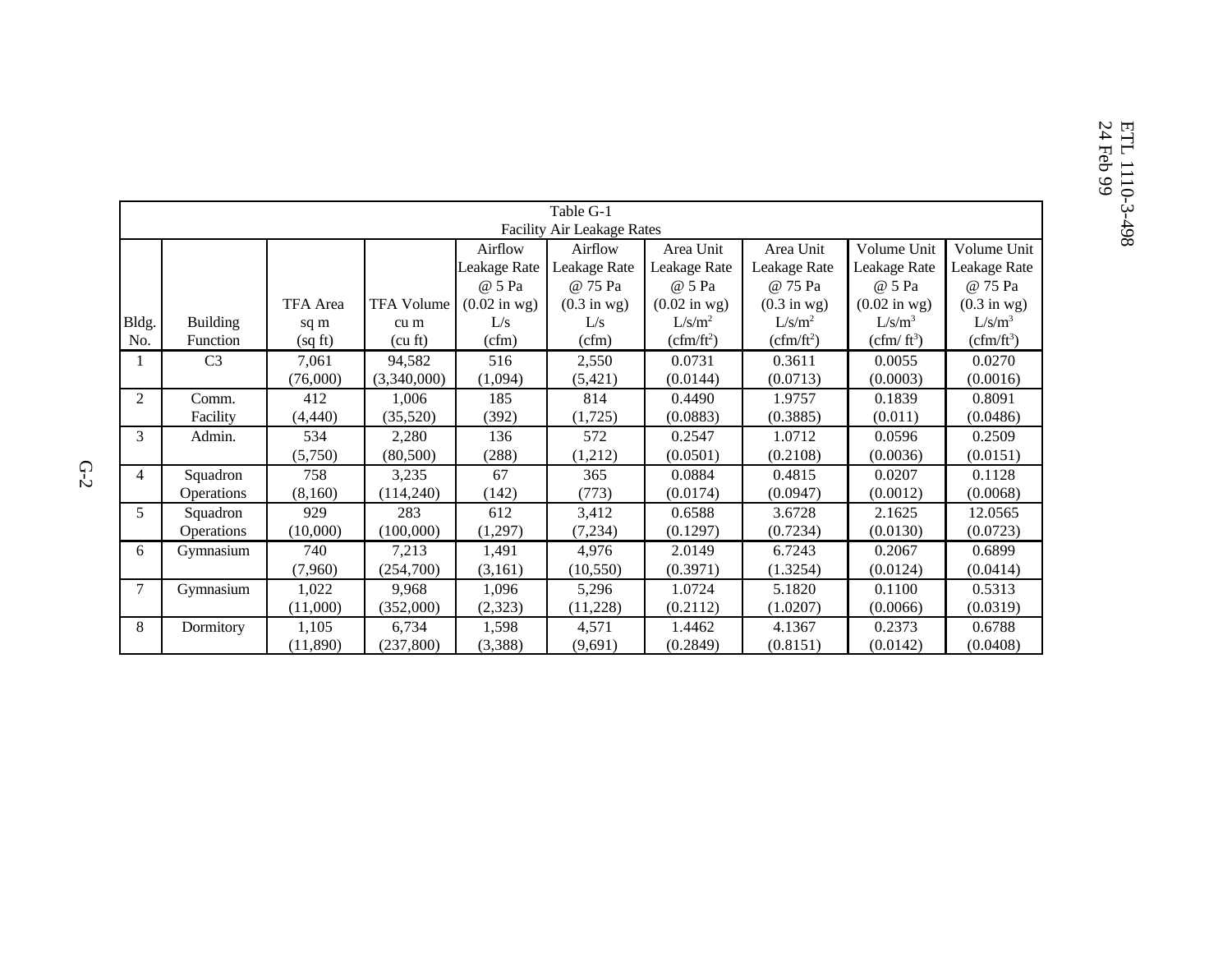# **G-3. Building Number 1.**

Building number 1 is a poured concrete structure with 3.1-m-thick walls and roof. The facility has no windows. Leakage rate versus internal pressure is shown in Figure G-1. Building leakage rates can be calculated using equation G-1.

$$
log(y) = C_0 + C_1 log(x)
$$
 (eq G-1)

where:  $C_0 = 2.3007476$  $C_l = 0.59040570$  *y* = leakage rate, L/s  $x =$ internal pressure, Pa



Figure G-1. Building 1 Leakage Rate.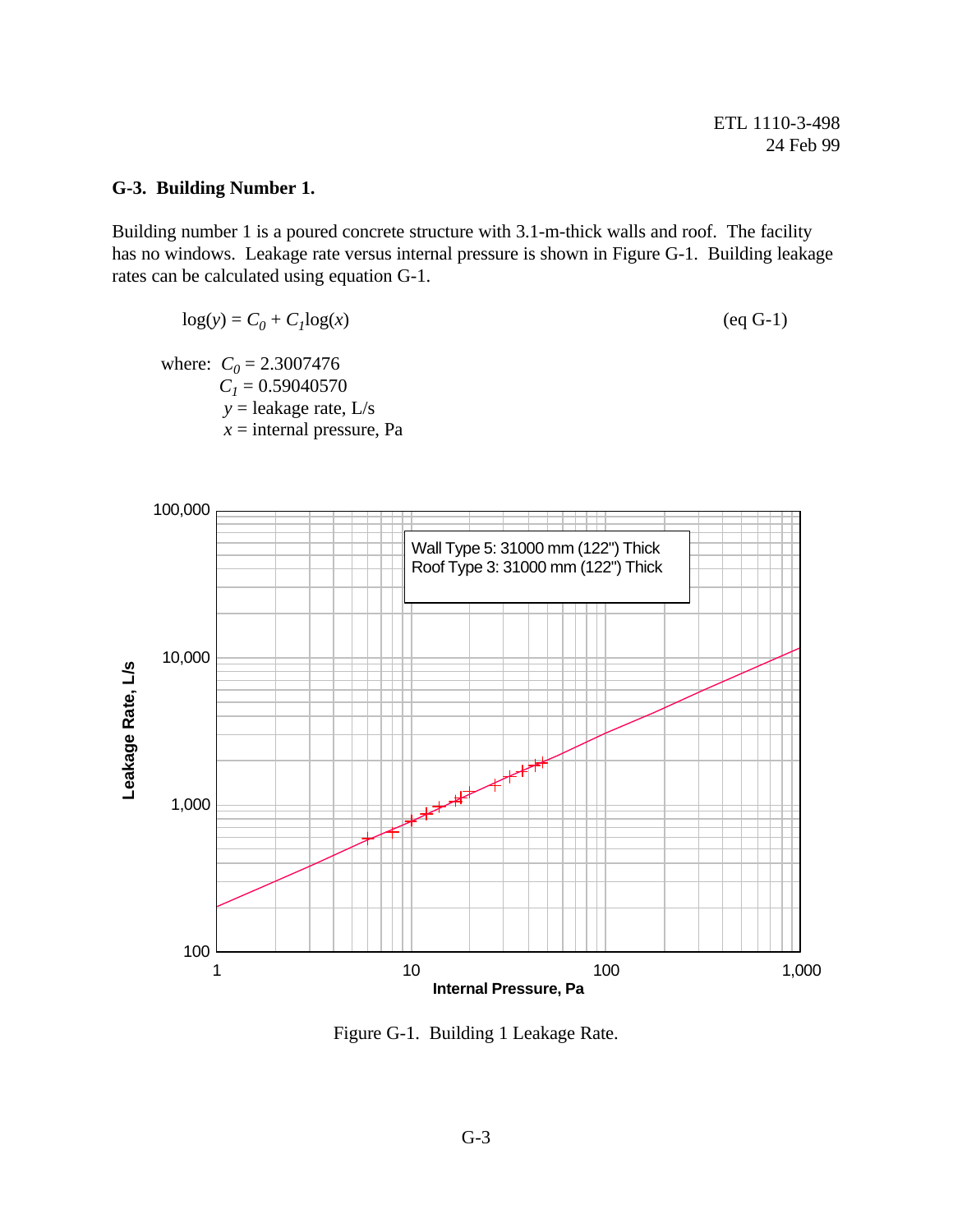#### **G-4. Building Number 2.**

Building number 2 is a poured concrete structure with 0.66-m-thick walls and roof. The facility has no windows. Leakage rate versus internal pressure is shown in Figure G-2. Building leakage rates can be calculated using equation G-2.

$$
\log(y) = C_0 + C_1 \log(x) \tag{eq G-2}
$$

where:  $C_0 = 1.8871234$  $C<sub>1</sub> = 0.54579516$  *y* = leakage rate, L/s  $x =$ internal pressure, Pa



Figure G-2. Building 2 Leakage Rate.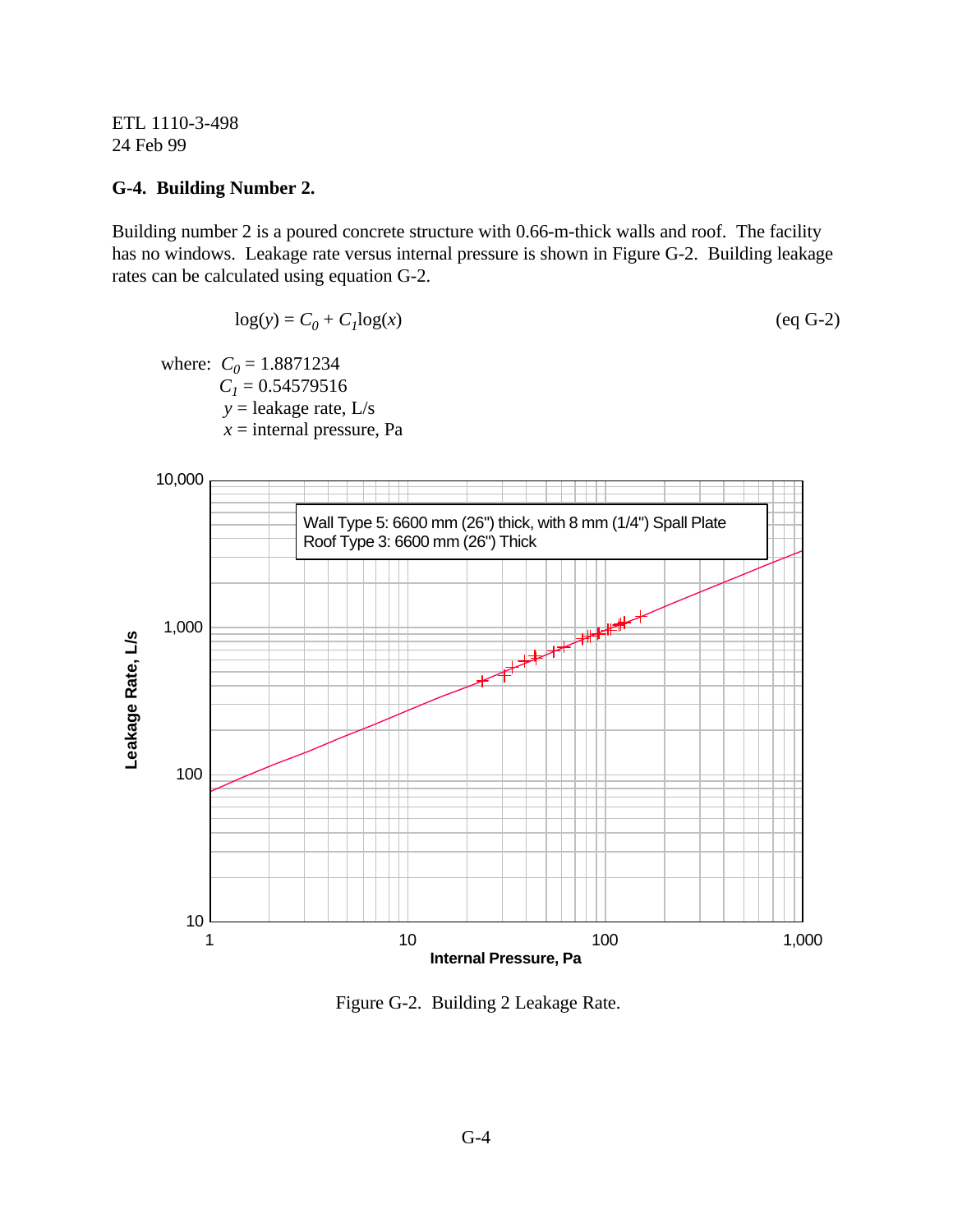# **G-5. Building Number 3.**

Building number 3 is a poured concrete structure with 0.66-m-thick walls and roof. The facility has no windows. Leakage rate versus internal pressure is shown in Figure G-3. Building leakage rates can be calculated using equation G-3.

$$
\log(y) = C_0 + C_1 \log(x) \tag{eq G-3}
$$

where:  $C_0 = 1.7654878$  $C_1 = 0.52904921$  *y* = leakage rate, L/s  $x =$ internal pressure, Pa



Figure G-3. Building 4 Leakage Rate.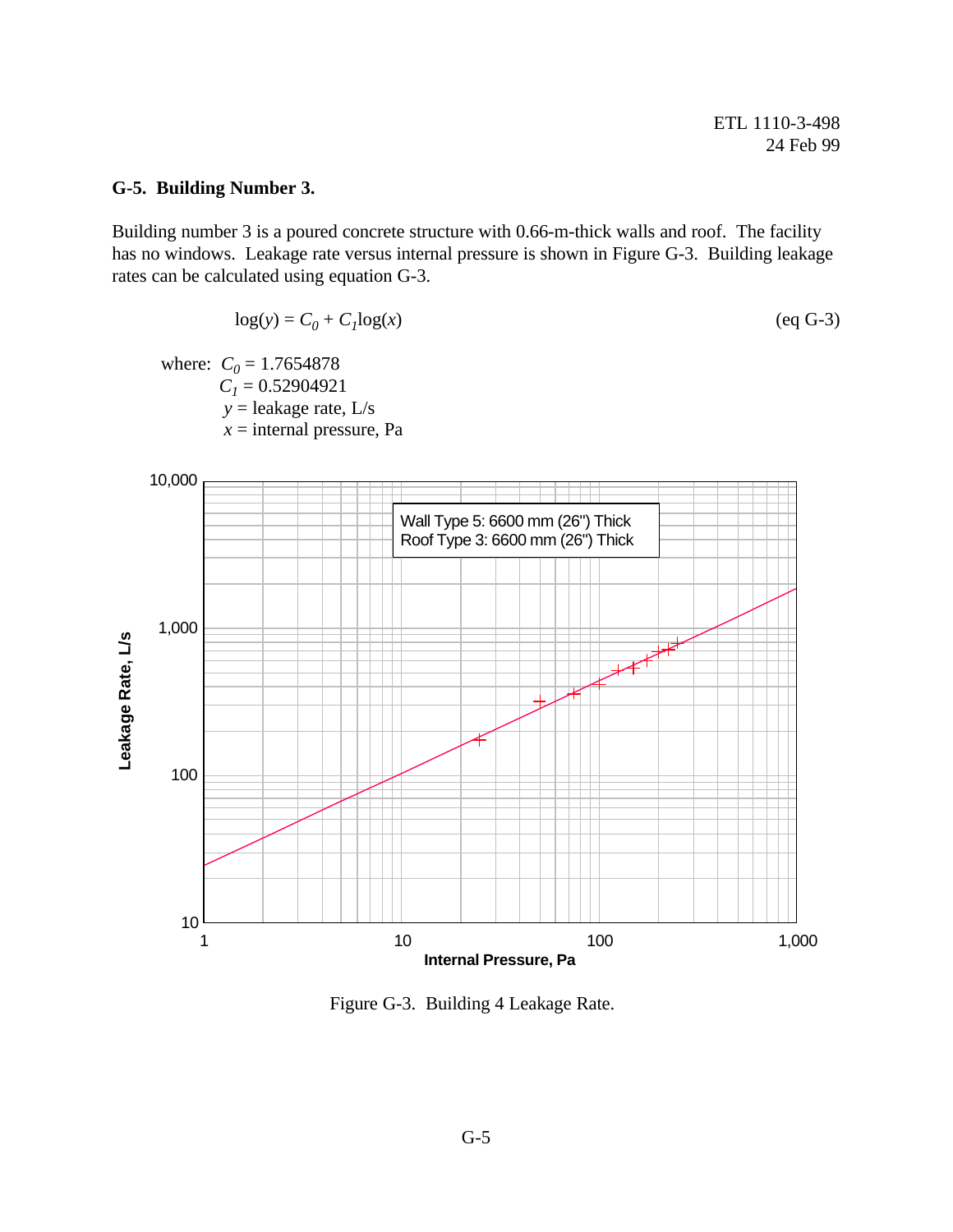#### **G-6. Building Number 4.**

Building number 4 is a poured concrete structure with 0.66-m-thick walls and roof. The facility has no windows. Leakage rate versus internal pressure is shown in Figure G-4. Building leakage rates can be calculated using equation G-4.

$$
\log(y) = C_0 + C_1 \log(x) \tag{eq G-4}
$$

where:  $C_0 = 1.3882766$  $C_1 = 0.62650449$  *y* = leakage rate, L/s  $x =$ internal pressure, Pa



Figure G-4. Building 3 Leakage Rate.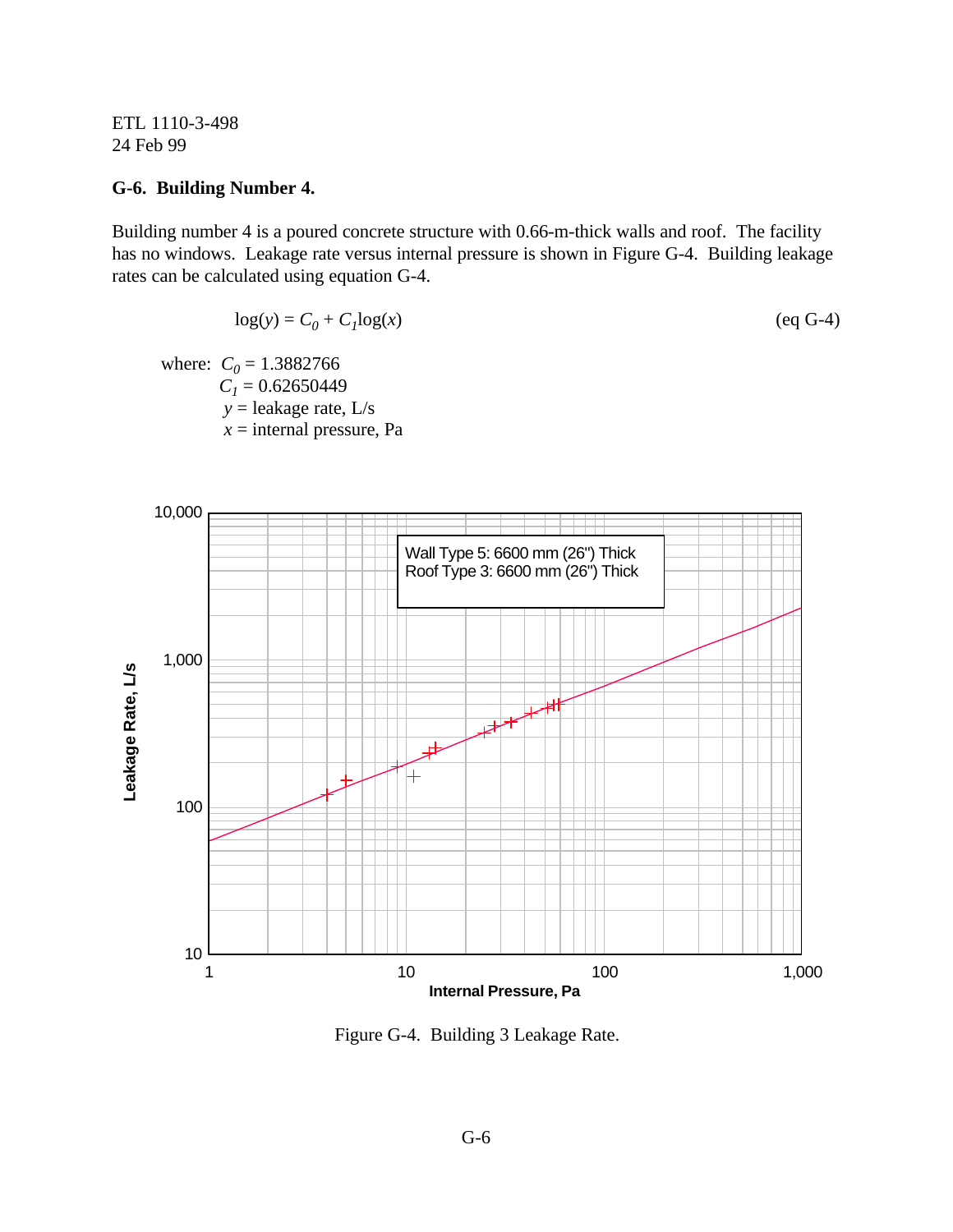# **G-7. Building Number 5.**

Building number 5 is constructed of concrete block walls and cast-in-place concrete roof. The facility has 26 sliding windows and the majority are relatively tight. Leakage rate versus internal pressure is shown in Figure G-5. Building leakage rates can be calculated using equation G-5.

$$
\log(y) = C_0 + C_1 \log(x) \tag{eq G-5}
$$

where:  $C_0 = 2.3433194$  $C<sub>1</sub> = 0.63452276$  *y* = leakage rate, L/s  $x =$ internal pressure, Pa



Figure G-5. Building 5 Leakage Rate.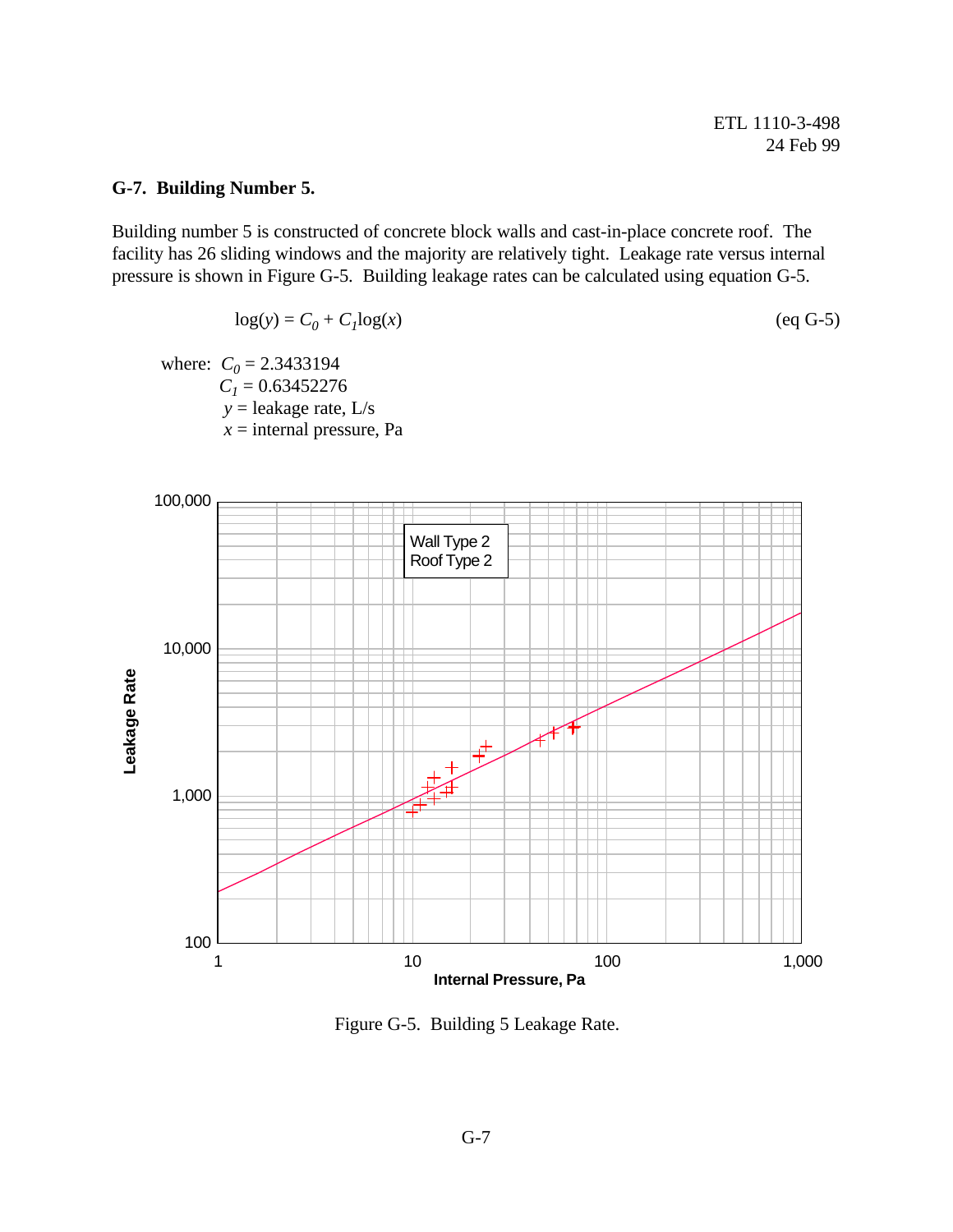#### **G-8. Building Number 6.**

Building number 6 has block walls with an insulated metal siding upper portion. The roof is standing seam metal. A moderate number of fiberglass windows are installed in the upper portions of the wall. Leakage rate versus internal pressure is shown in Figure G-6. Building leakage rates can be calculated using equation G-6.

$$
\log(y) = C_0 + C_1 \log(x) \tag{eq G-6}
$$

where:  $C_0 = 2.8625607$  $C_1 = 0.44496218$  *y* = leakage rate, L/s *x* = internal pressure, Pa



Figure G-6. Building 6 Leakage Rate.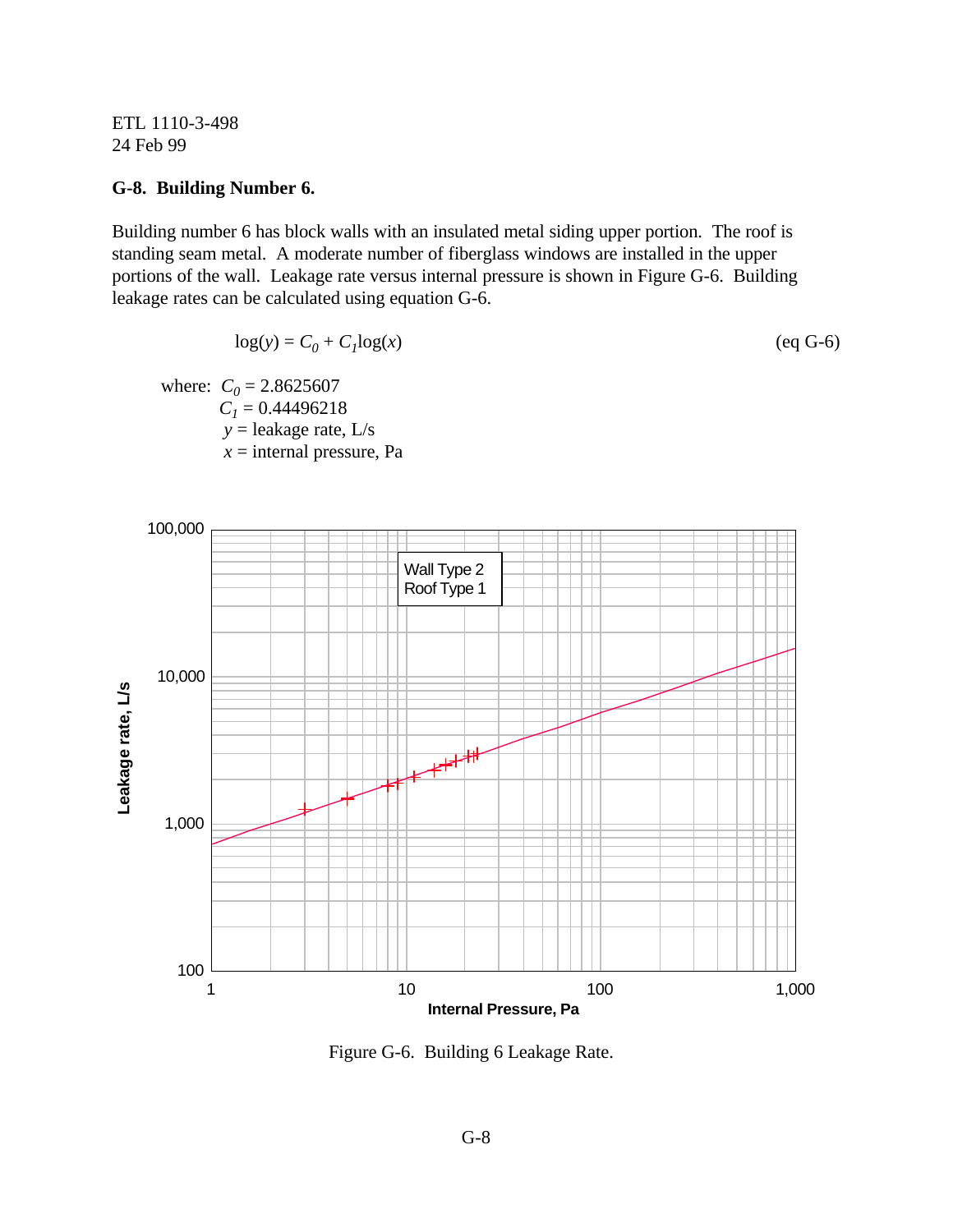#### **G-9. Building Number 7.**

Building number 7 has block walls with an insulated metal siding upper portion. The roof is standing seam metal. A large number of windows are installed in the upper portions of the wall. Leakage rate versus internal pressure is shown in Figure G-7. Building leakage rates can be calculated using equation G-7.

$$
\log(y) = C_0 + C_1 \log(x) \tag{eq G-7}
$$

where:  $C_0 = 2.6334308$  $C_l = 0.58162360$  *y* = leakage rate, L/s *x* = internal pressure, Pa



Figure G-7. Building 7 Leakage Rate.